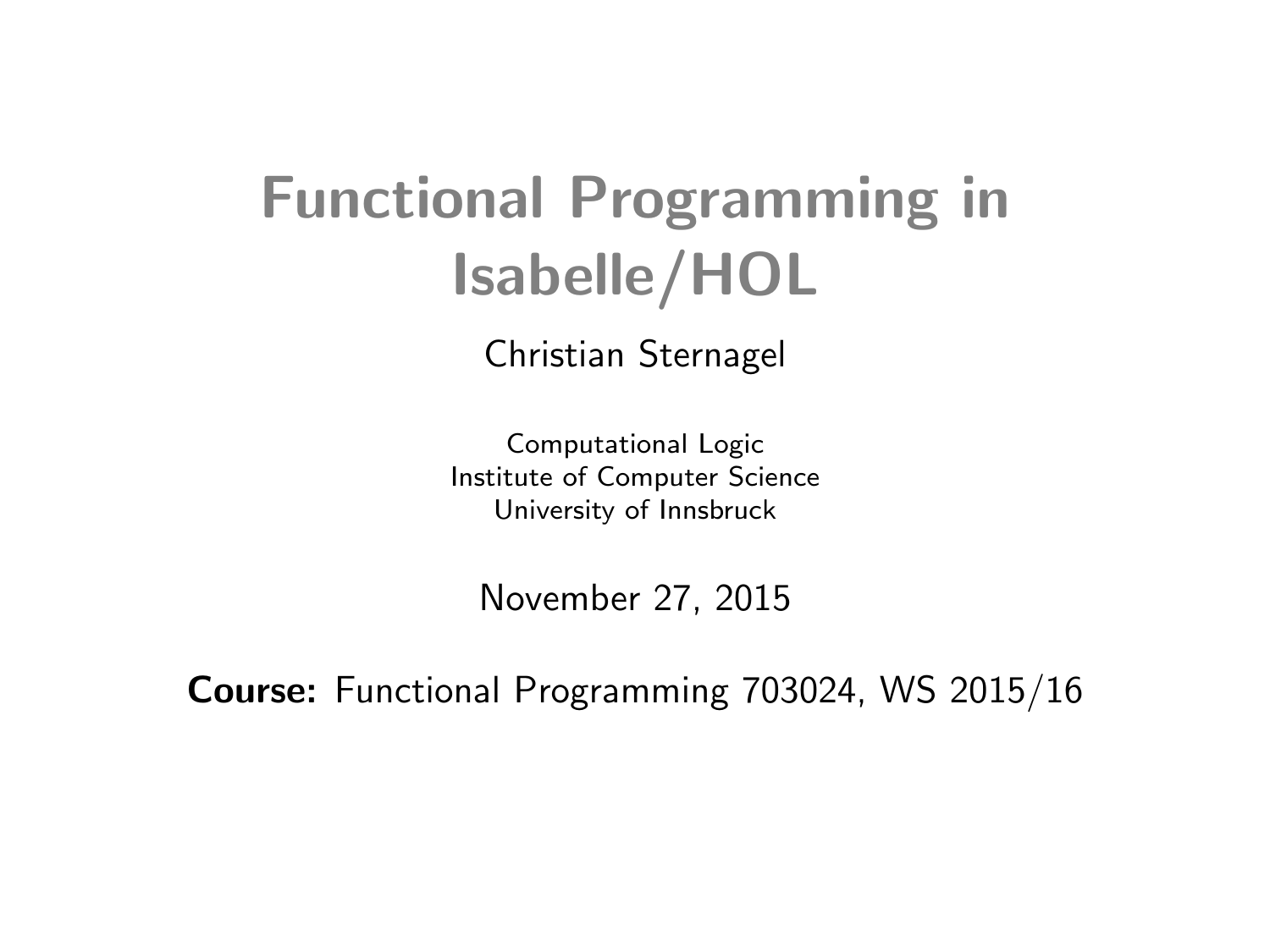## **Overview**

- [Summary of Last Week](#page-3-0)
- [Some Background](#page-4-0)
- [Examples](#page-38-0)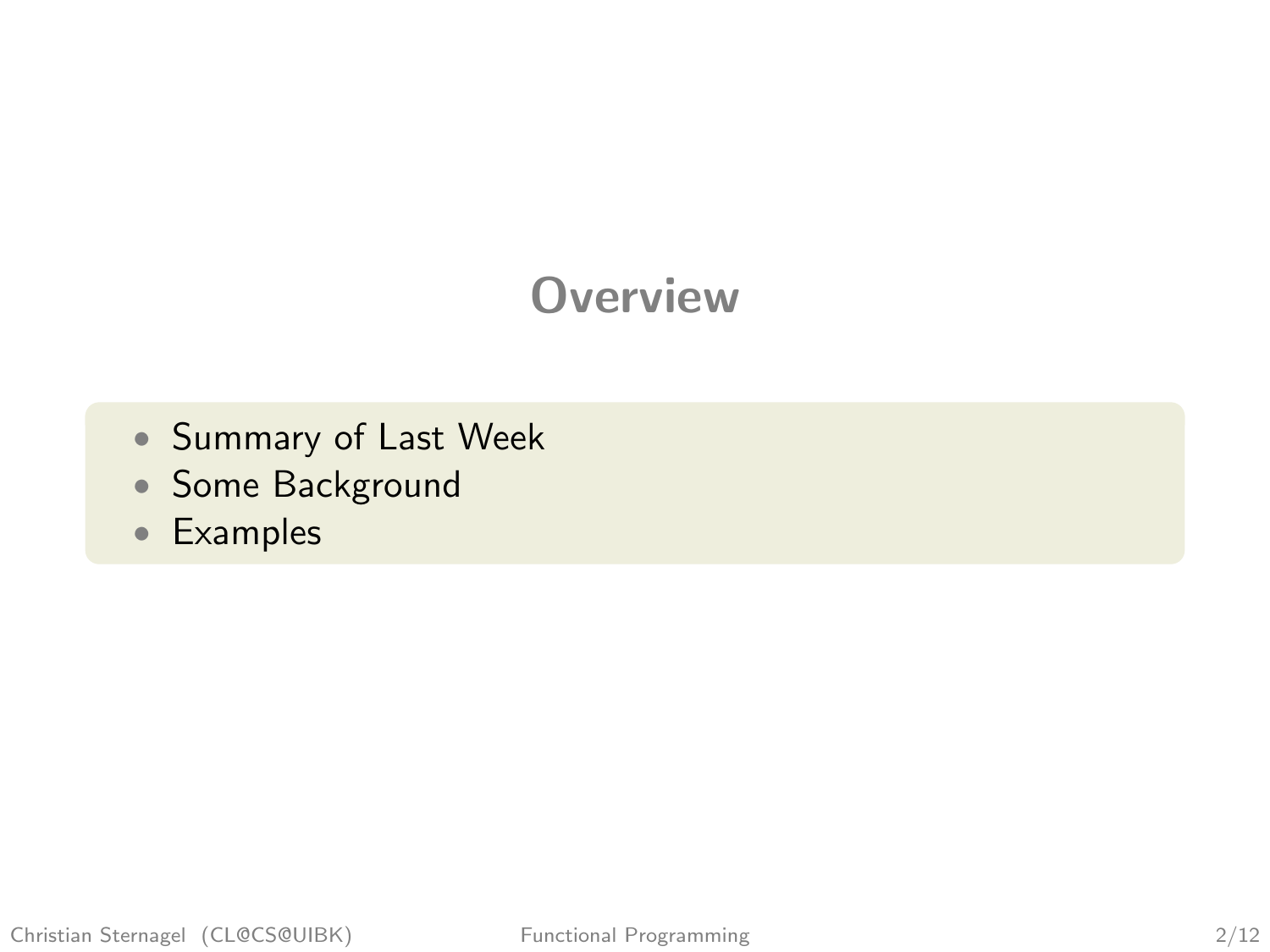## Summary of Last Week

#### Theory File: [Summary.thy](http://cl-informatik.uibk.ac.at/teaching/ws15/fp/m/Summary.thy)

- recursive functions
- proof by induction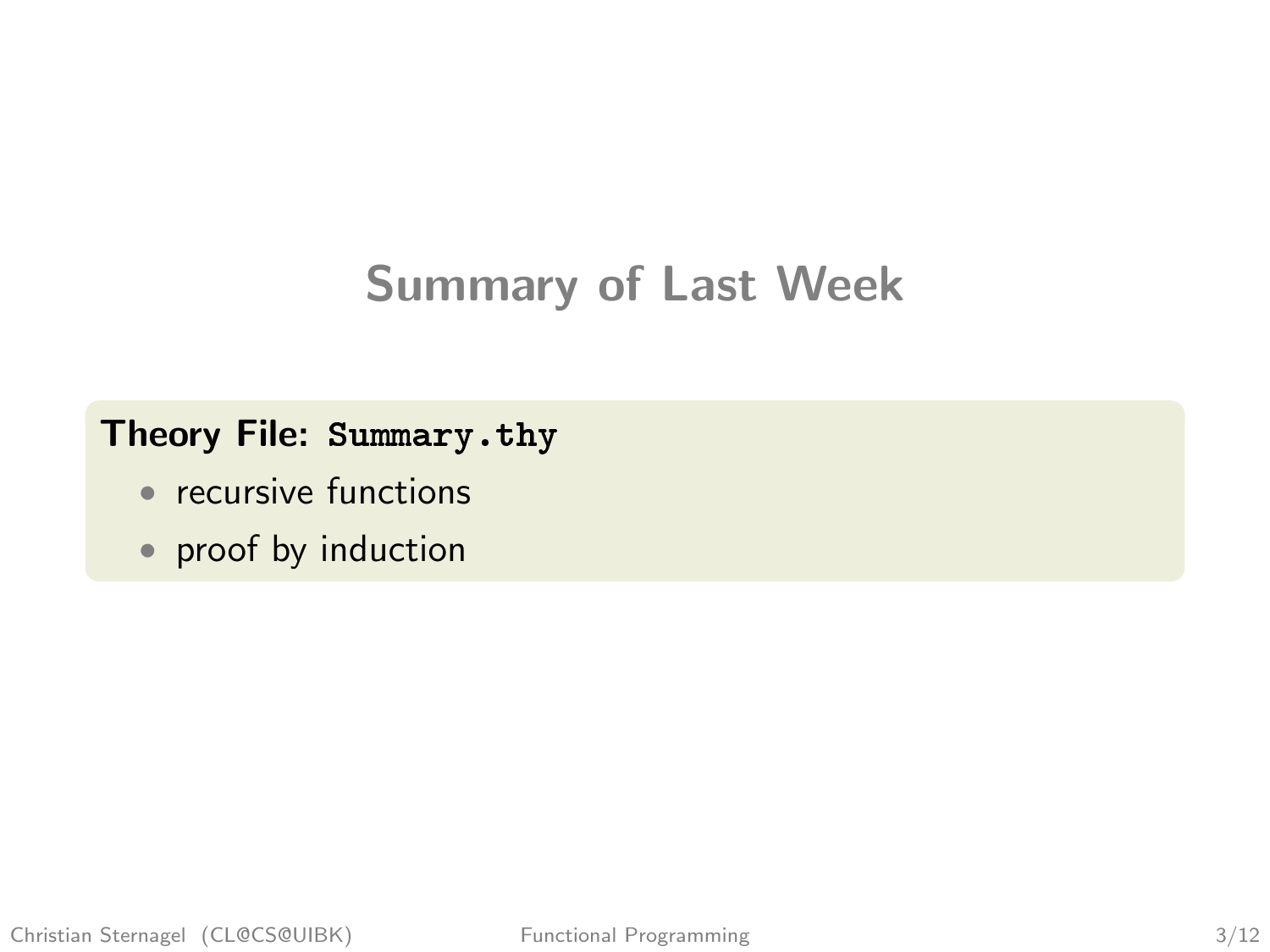## <span id="page-3-0"></span>Some Background

#### Theory File: [Insertion\\_Sort.thy](http://cl-informatik.uibk.ac.at/teaching/ws15/fp/m/Insertion_Sort.thy)

- short history of [Isabelle/HOL](http://isabelle.in.tum.de)
- example insertion sort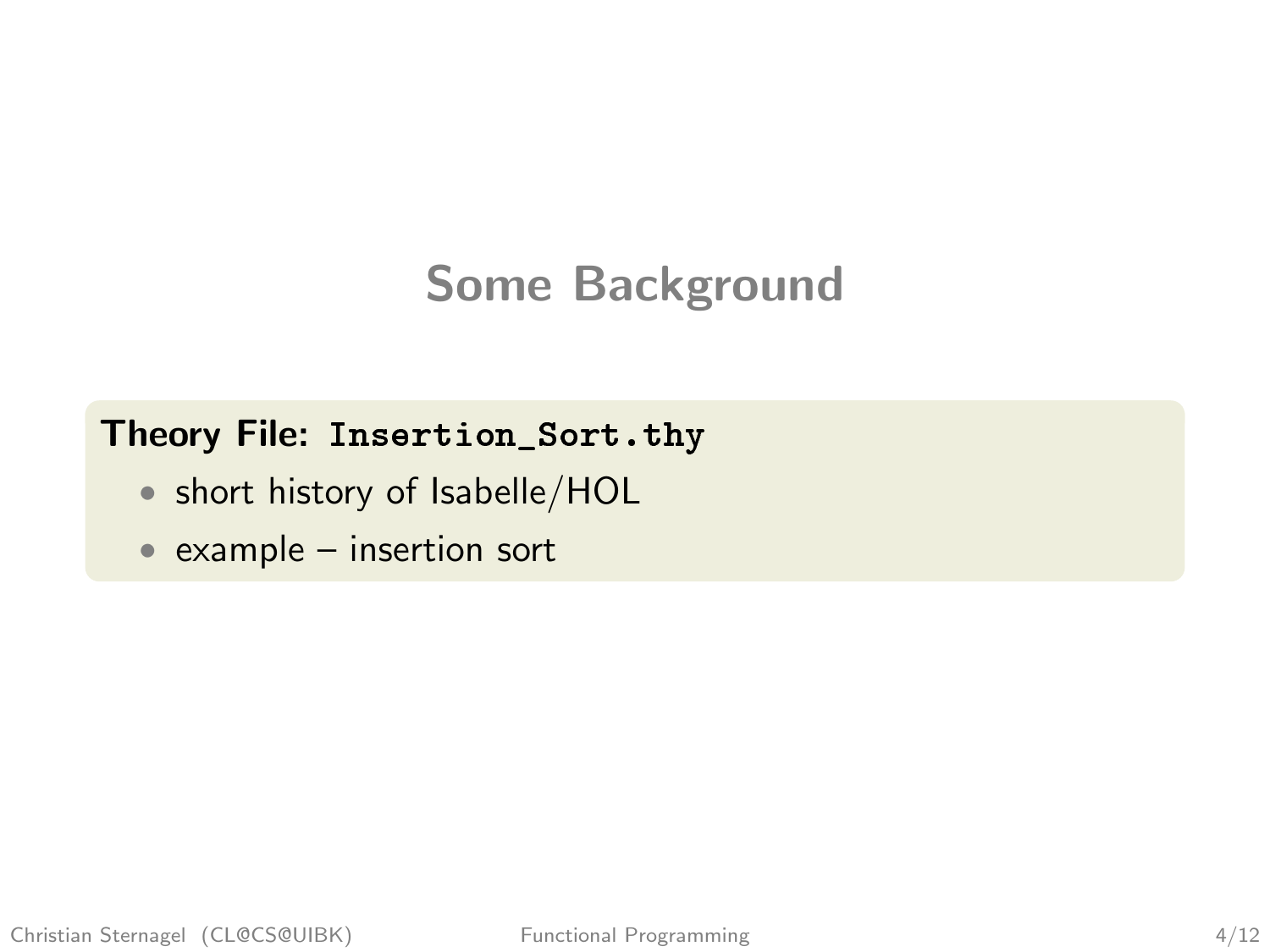<span id="page-4-0"></span>





Christian Sternagel (CL@CS@UIBK) Functional Programming 5/12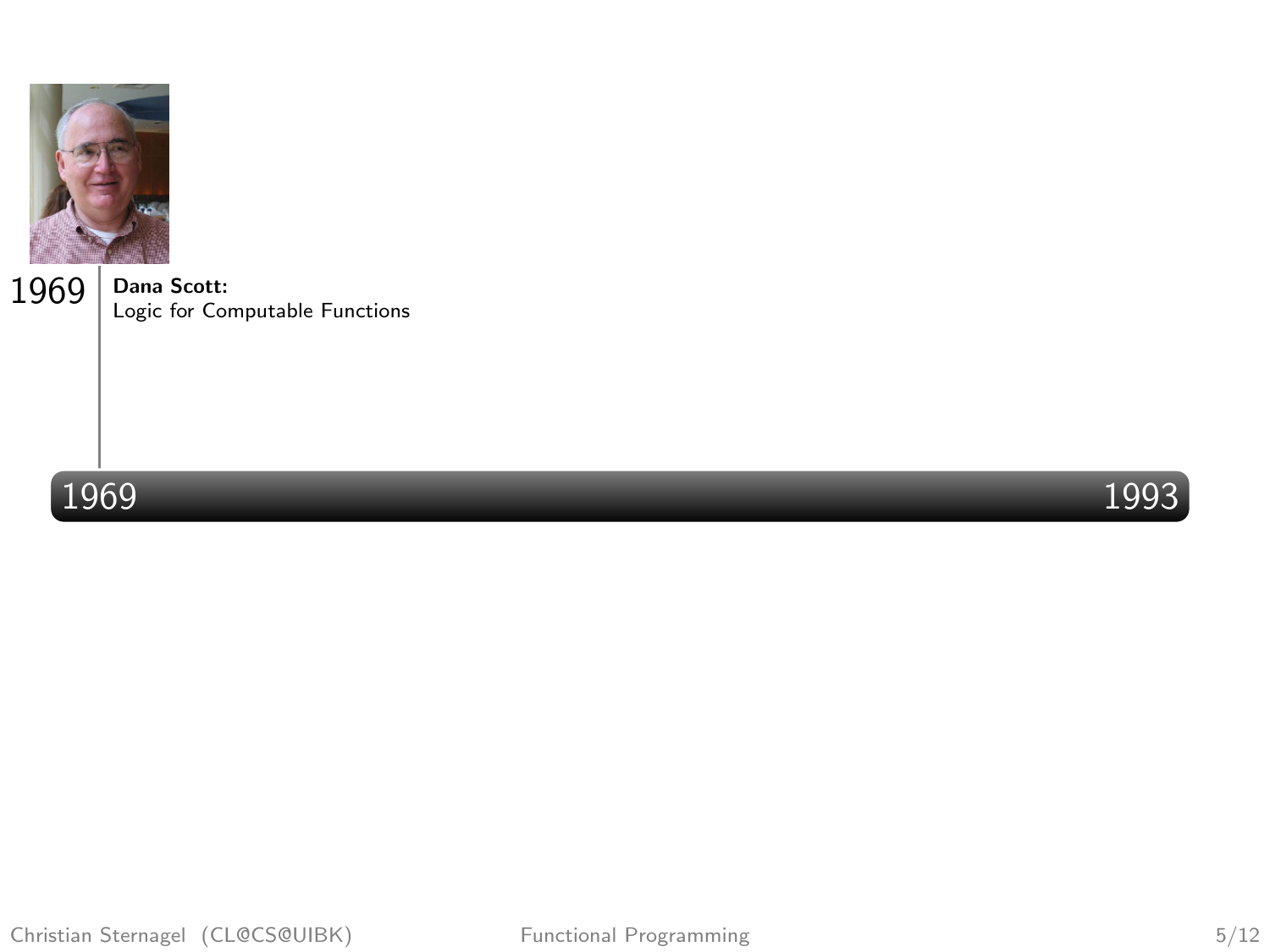

#### 1969 1993



1972 | Robin Milner:

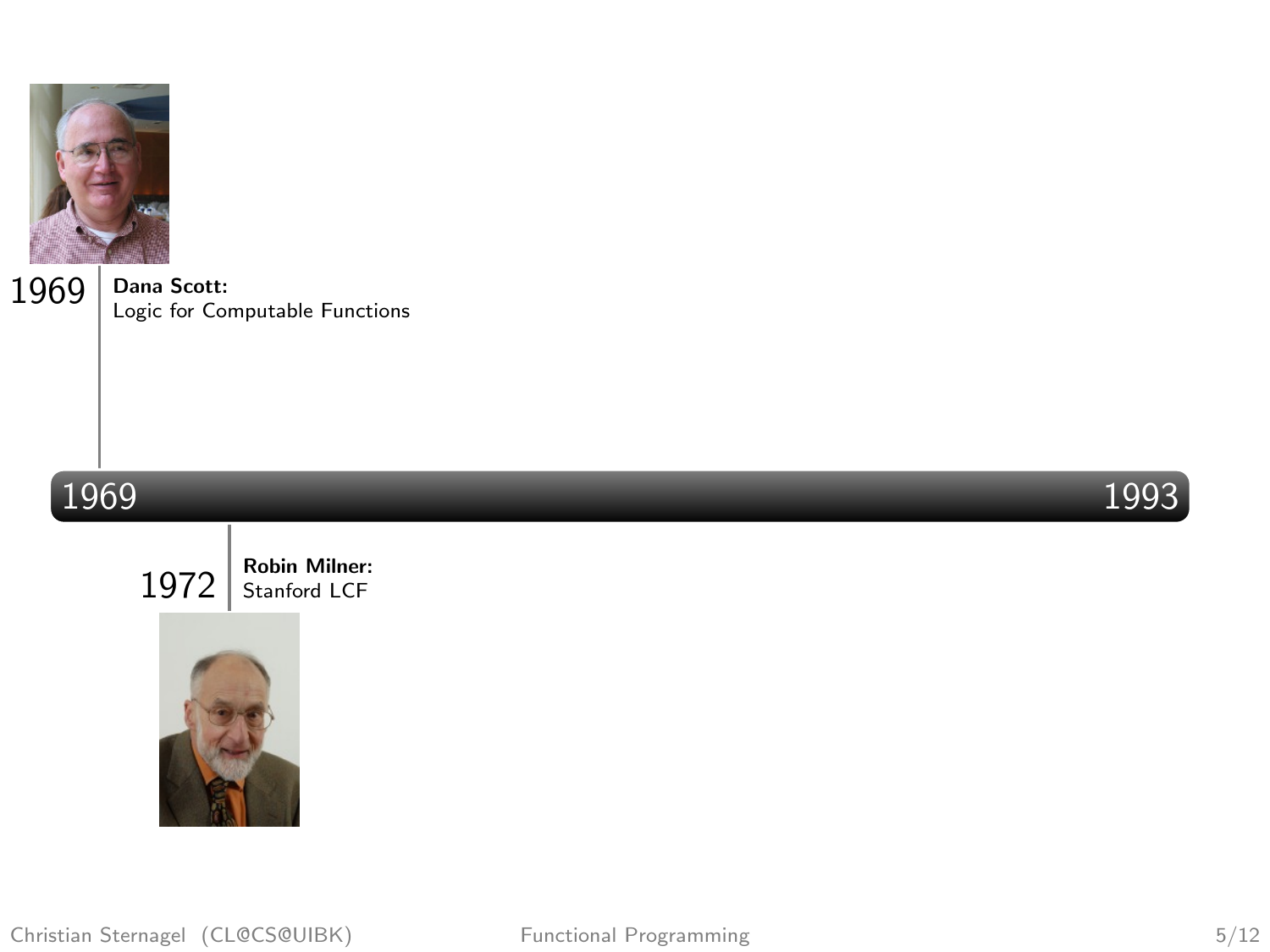

> ML:  $1973$  ML:<br>Meta Language

#### 1969 1993



 $1972$  Robin Milner:

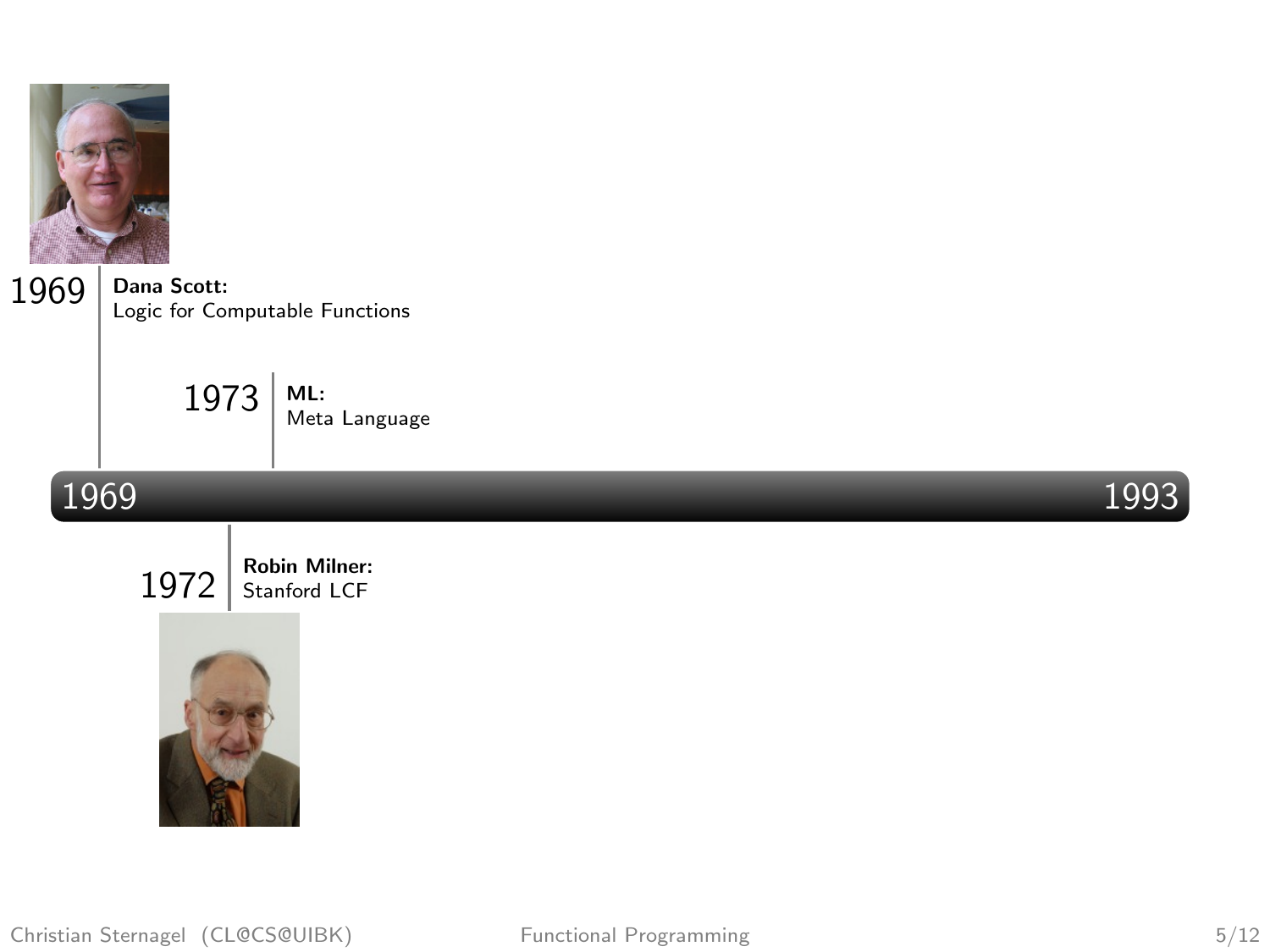

> ML:  $1973$  ML:<br>Meta Language

#### 1969 1993

 $1972$  Stanford LCF 1977 | Edinburgh LCF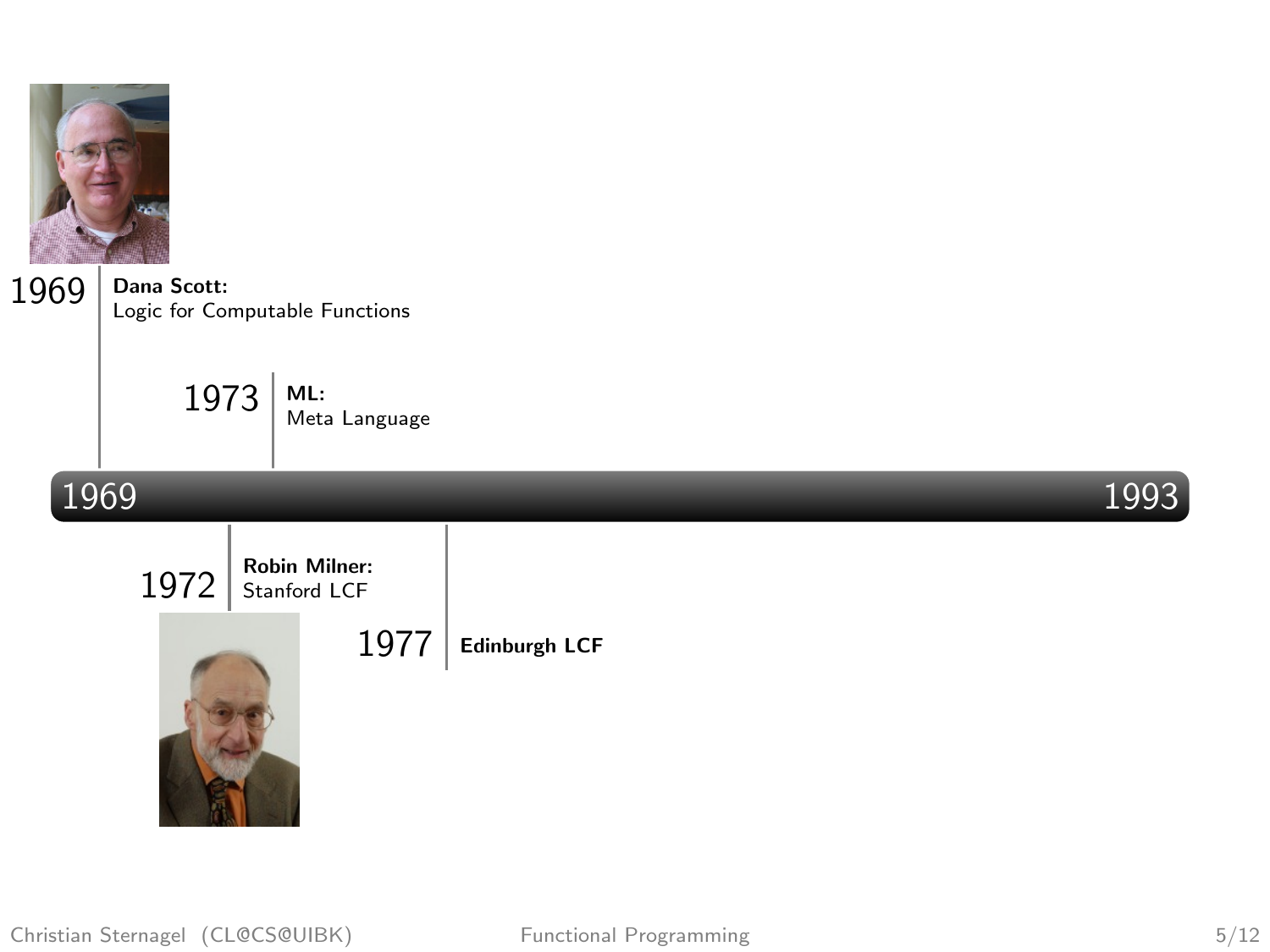

| 1969 | Dana Scott:<br>Logic for Computable Functions |                                              |                      |      |                                 |      |
|------|-----------------------------------------------|----------------------------------------------|----------------------|------|---------------------------------|------|
|      | 1973                                          | ML:<br>Meta Language                         |                      | 1985 | Larry Paulson:<br>Cambridge LCF |      |
| 1969 |                                               |                                              |                      |      |                                 | 1993 |
|      | 1972                                          | <b>Robin Milner:</b><br>Stanford LCF<br>1977 | <b>Edinburgh LCF</b> |      |                                 |      |

**Collective Collection**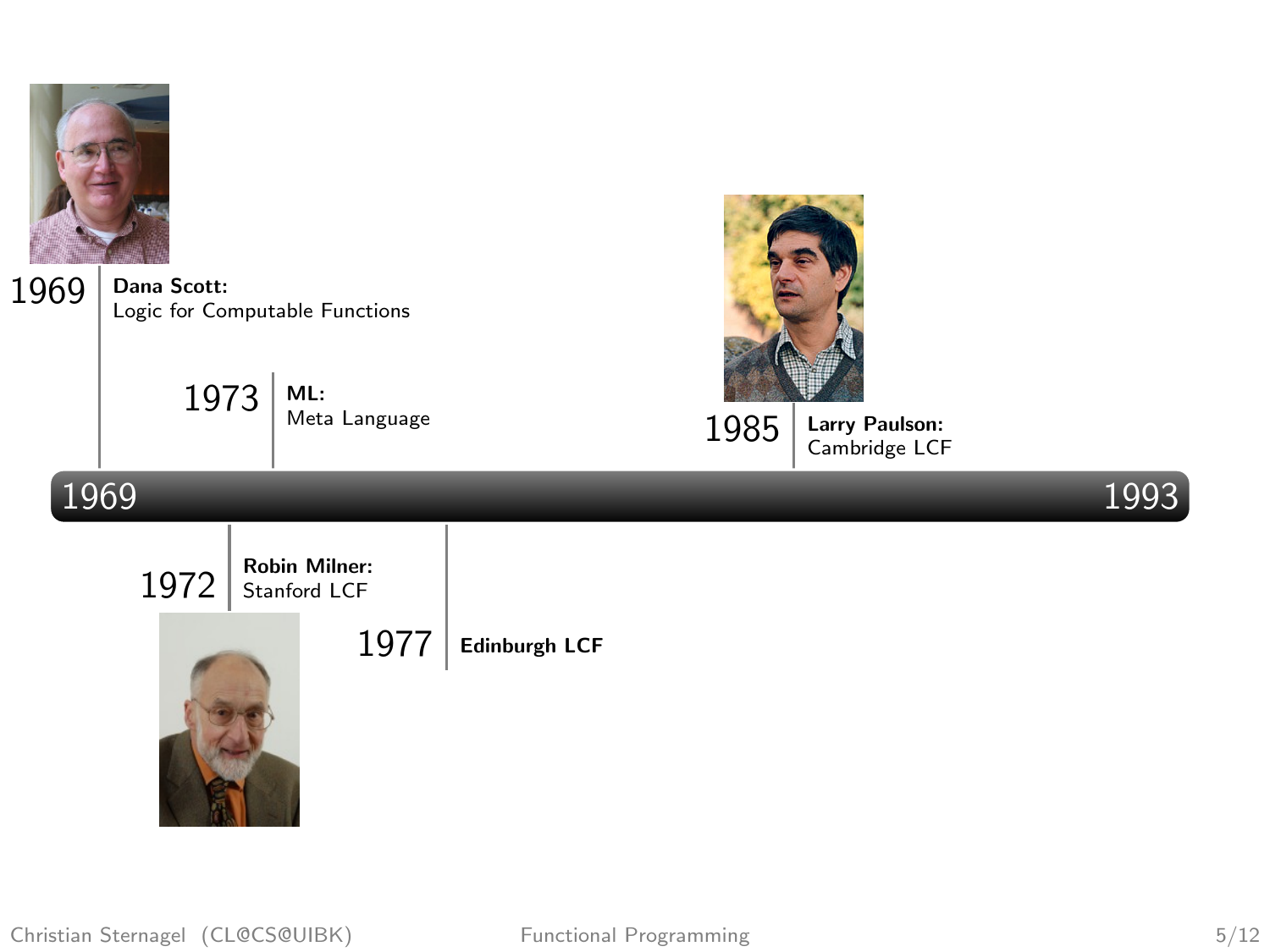



Christian Sternagel (CL@CS@UIBK) Functional Programming 5/12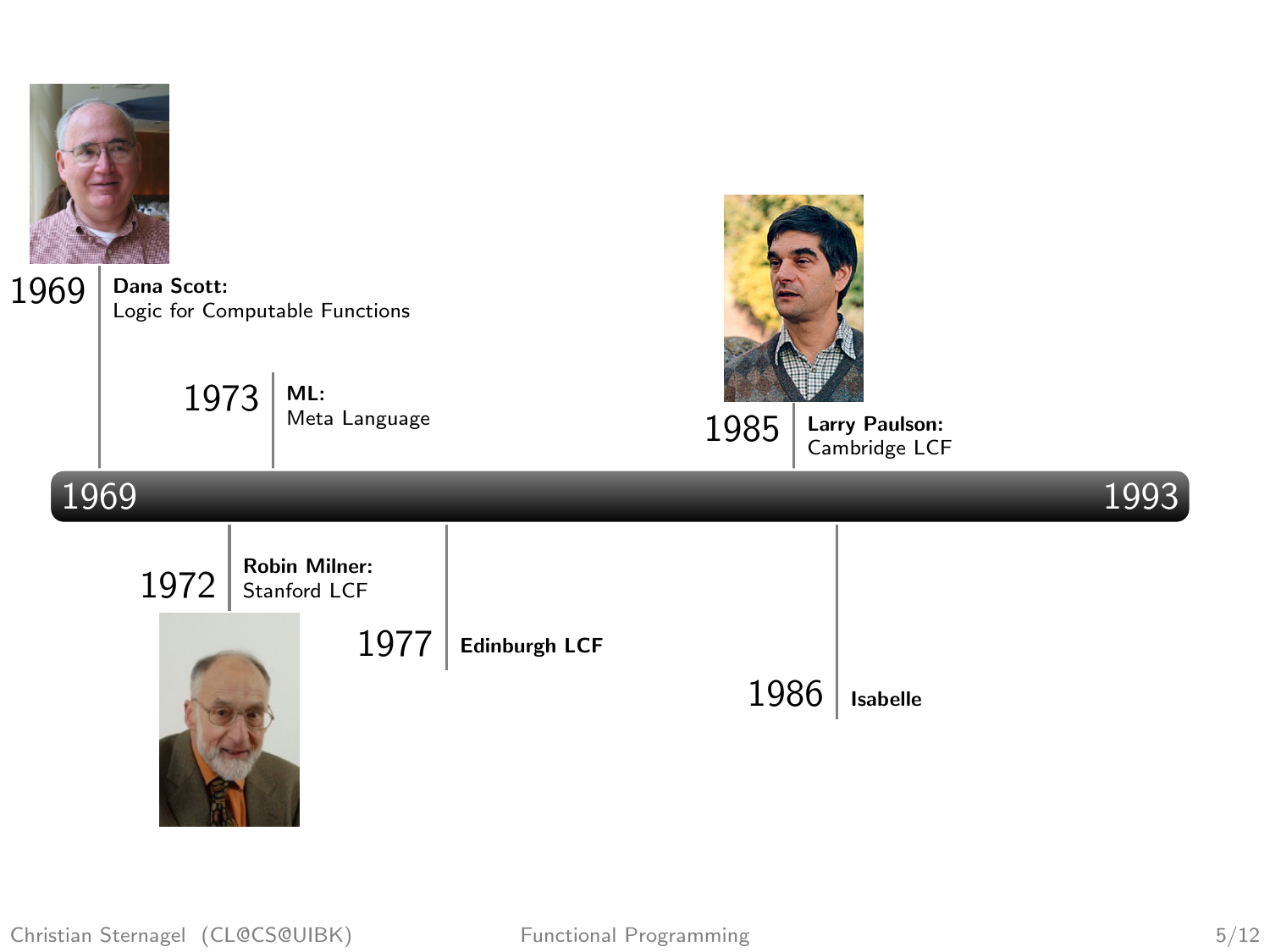

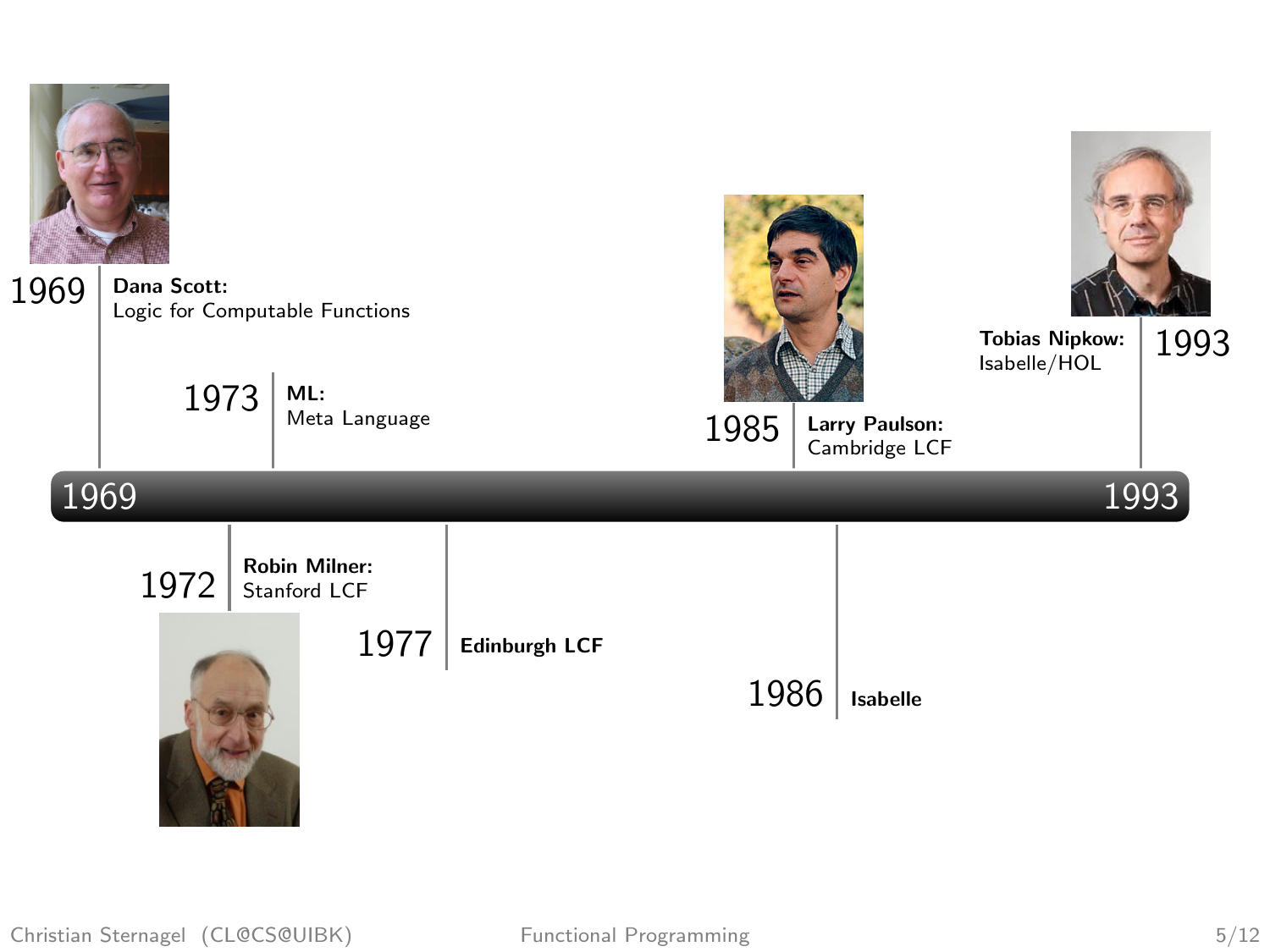**Standard ML** implementation language

Christian Sternagel (CL@CS@UIBK) Functional Programming 6/12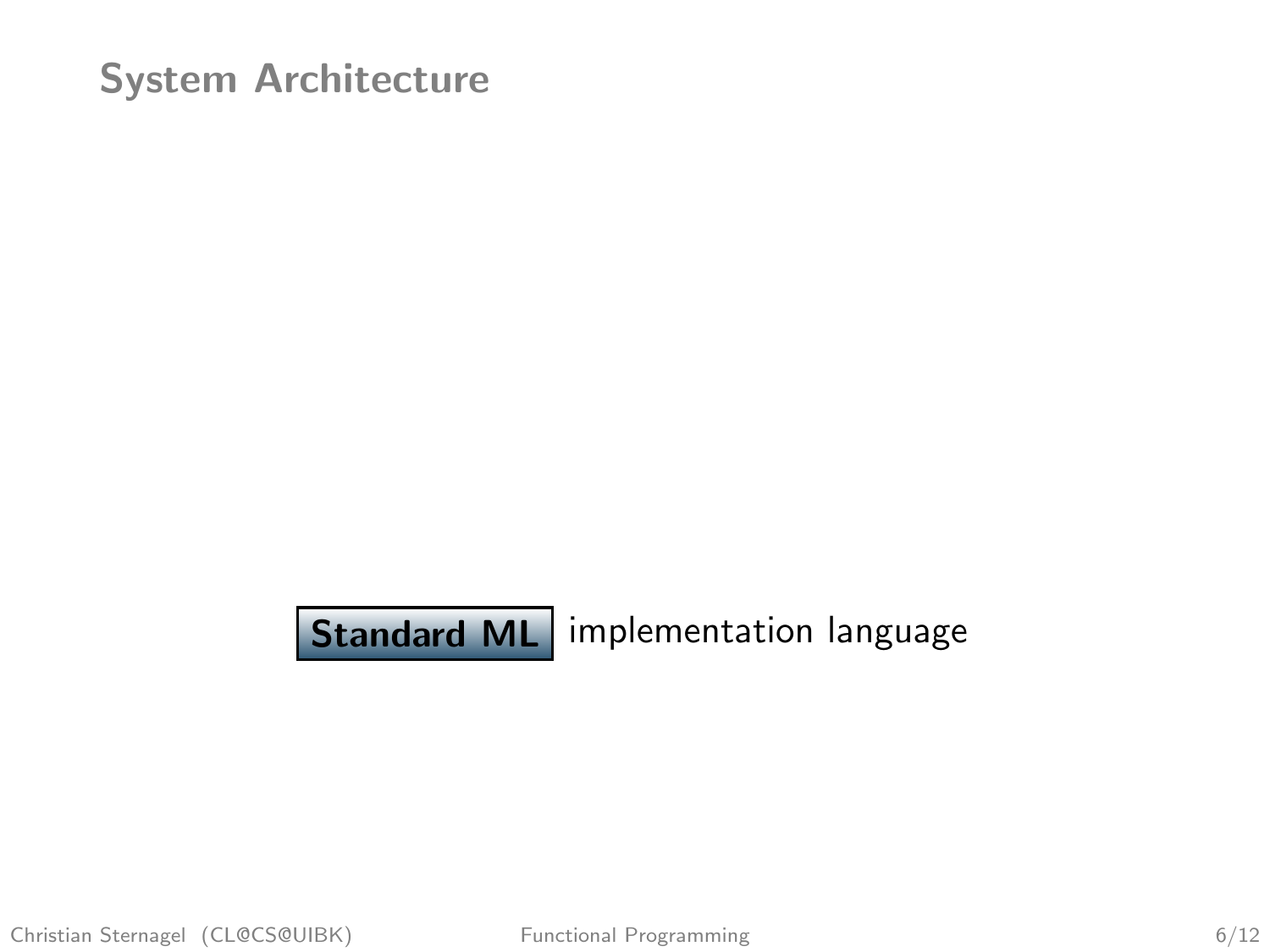$\vert$  Isabelle/Pure  $\vert$  generic proof assistant

Standard ML implementation language

Christian Sternagel (CL@CS@UIBK) Functional Programming 6/12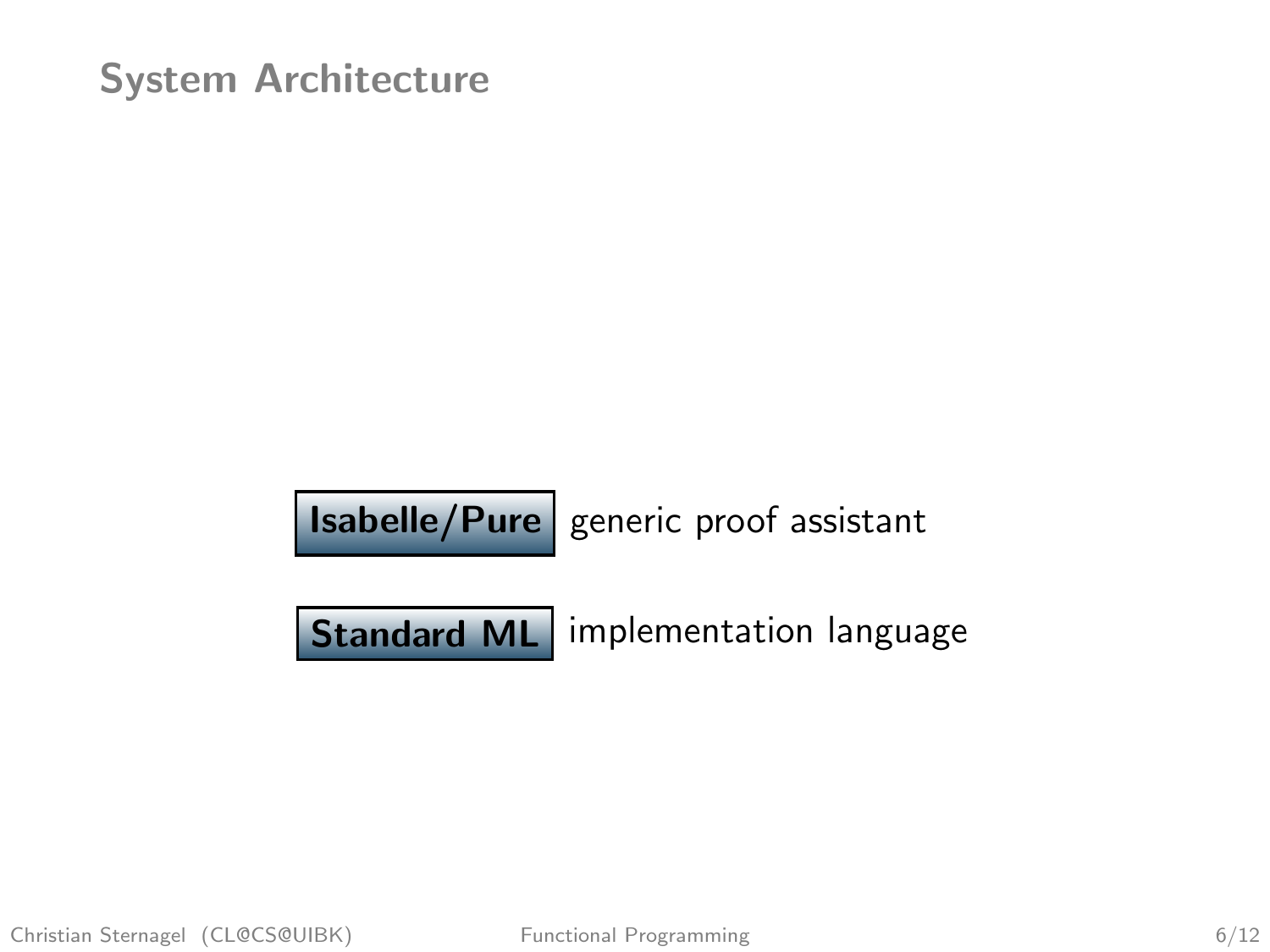

| <b>Isabelle/Pure</b> generic proof assistant |  |  |  |
|----------------------------------------------|--|--|--|
|----------------------------------------------|--|--|--|

Standard ML implementation language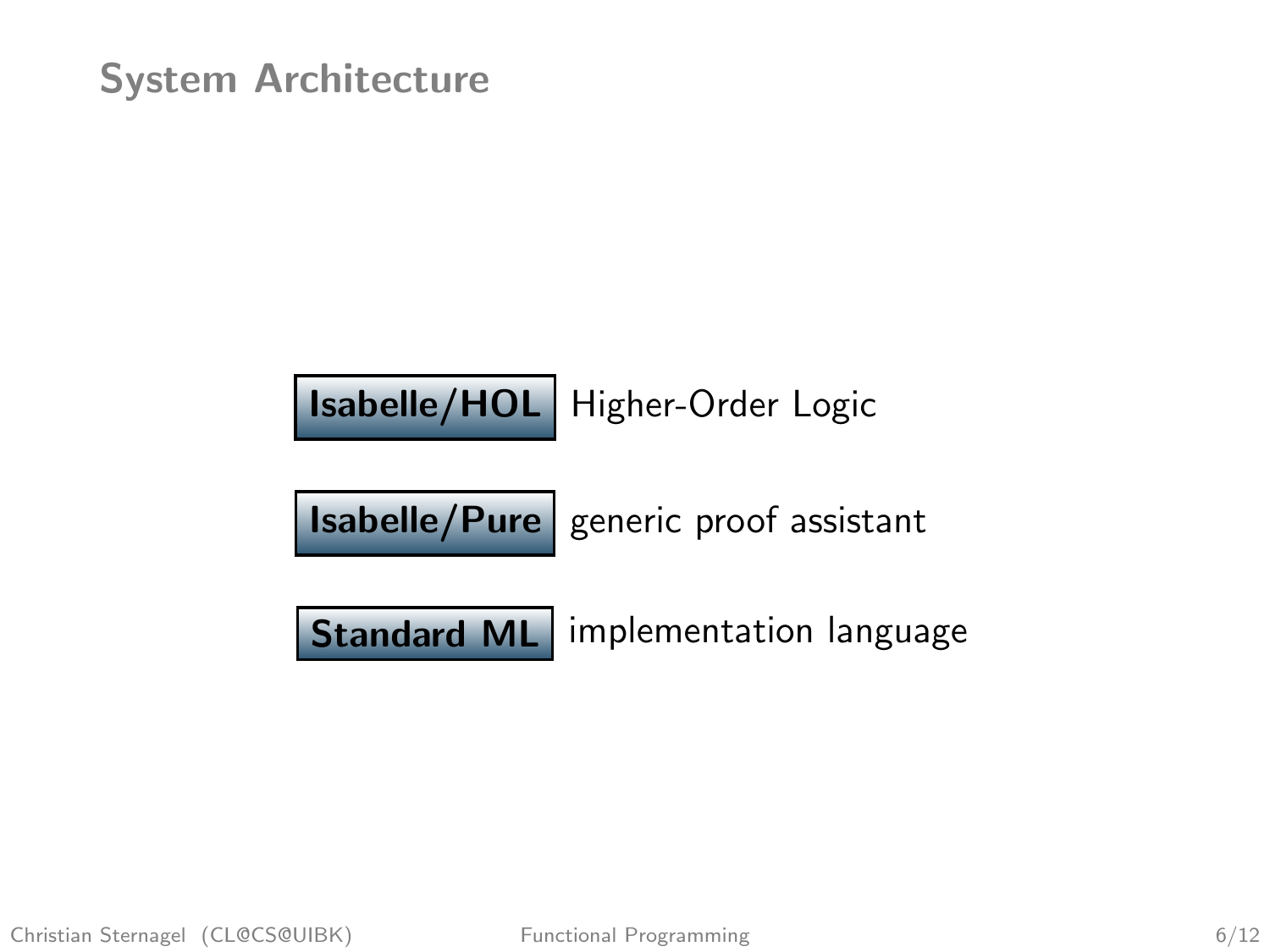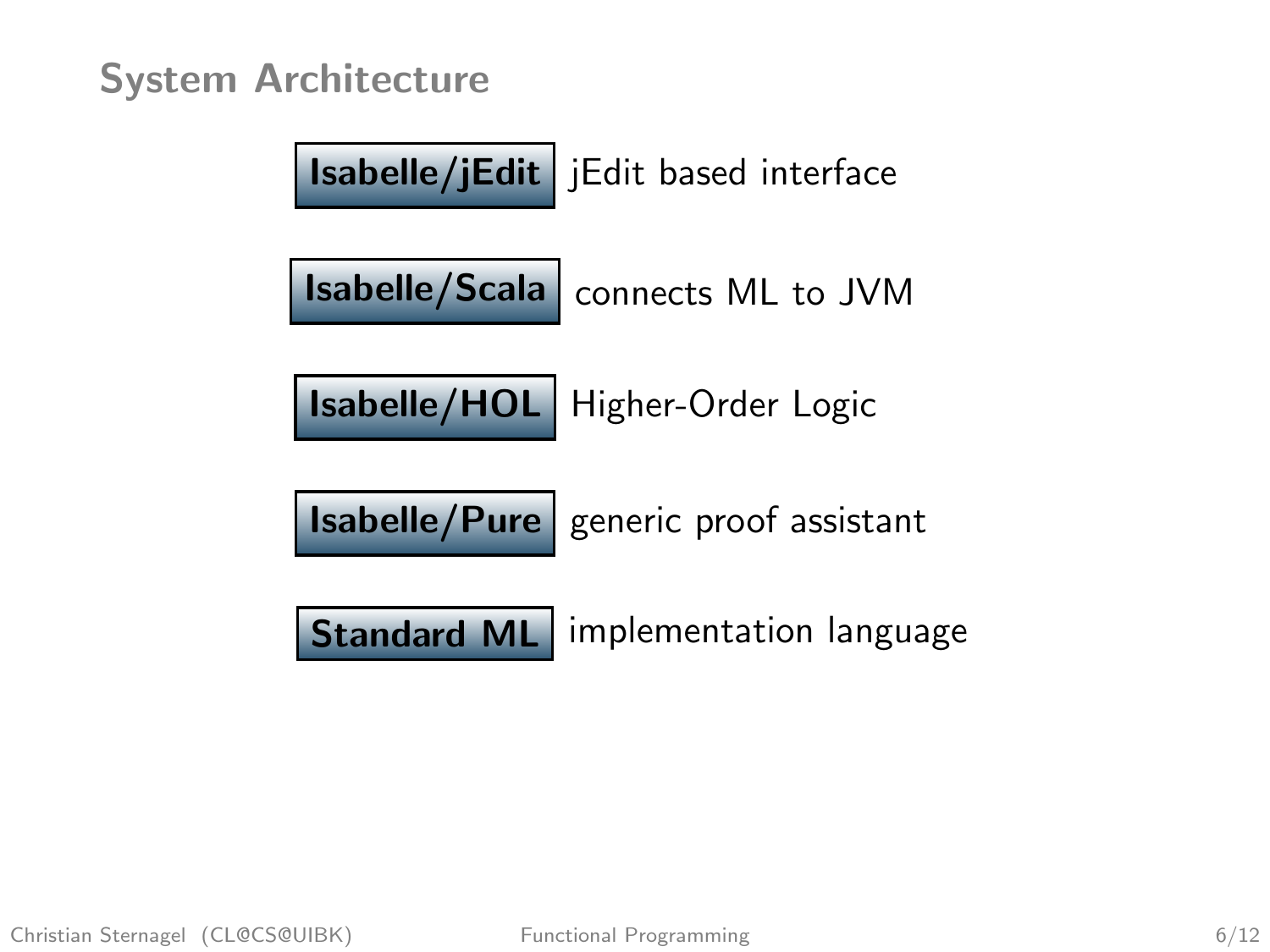#### A Small Trusted Kernel (aka the LCF-approach)

- abstract type thm for theorems
- small set of trusted functions that create theorems
- no other way to create theorems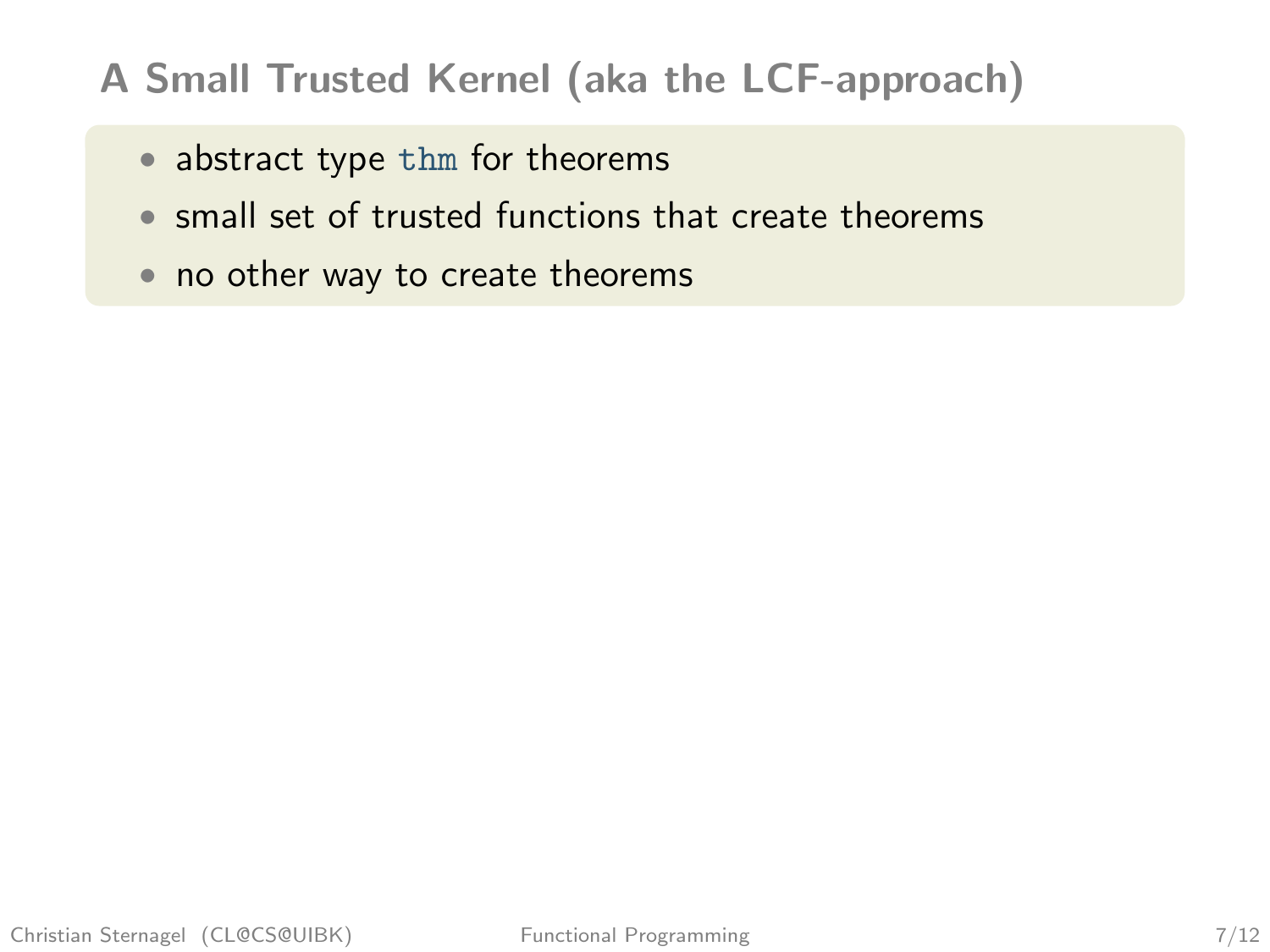#### A Small Trusted Kernel (aka the LCF-approach)

- abstract type thm for theorems
- small set of trusted functions that create theorems
- no other way to create theorems

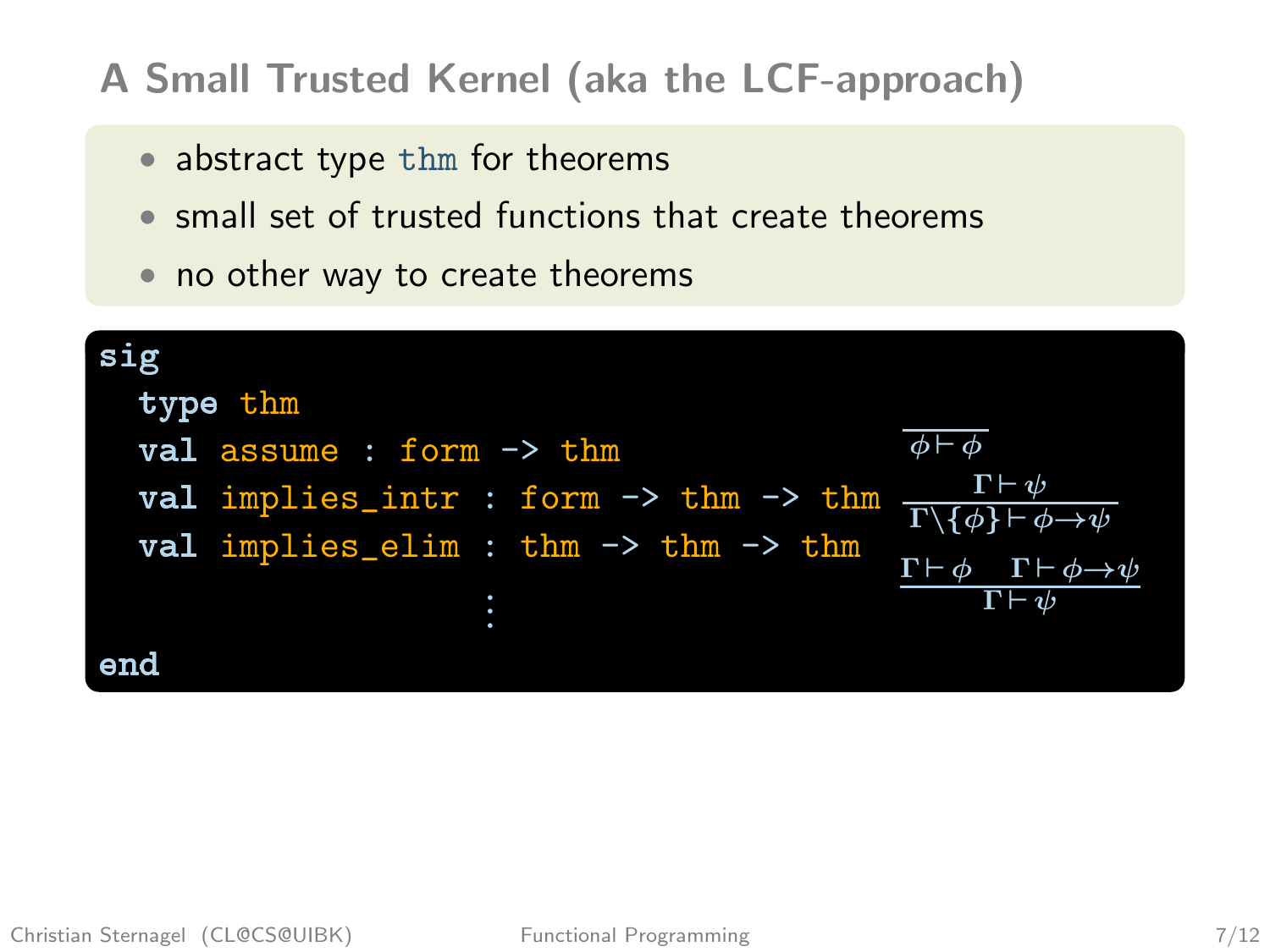## Higher-Order Logic

- $HOL = Functional Programming + Logic$
- data types (datatype)
- recursive functions (fun)
- logical operators  $(\wedge, \vee, \longrightarrow, \forall, \exists, \dots)$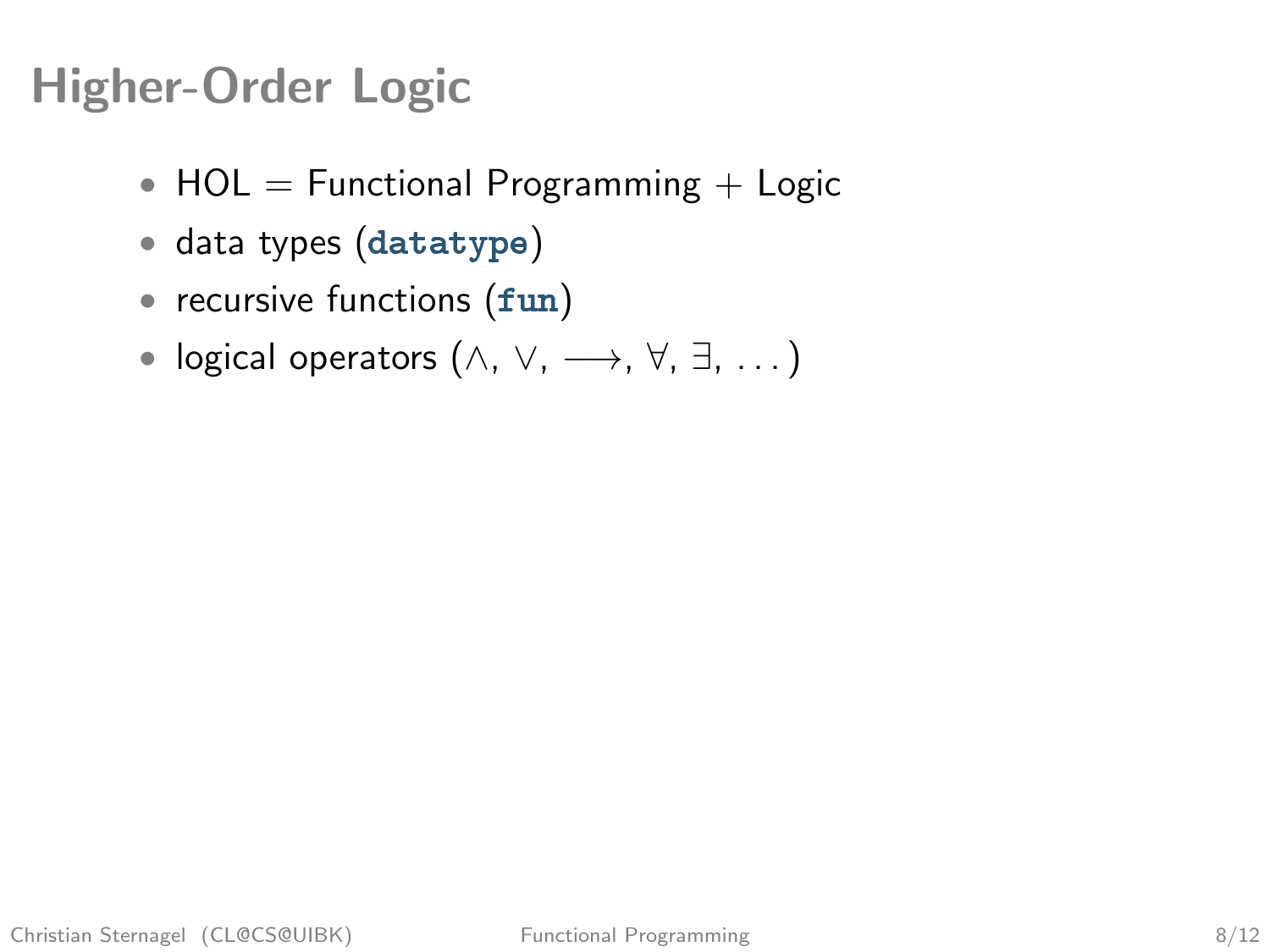

Christian Sternagel (CL@CS@UIBK) Functional Programming 9/12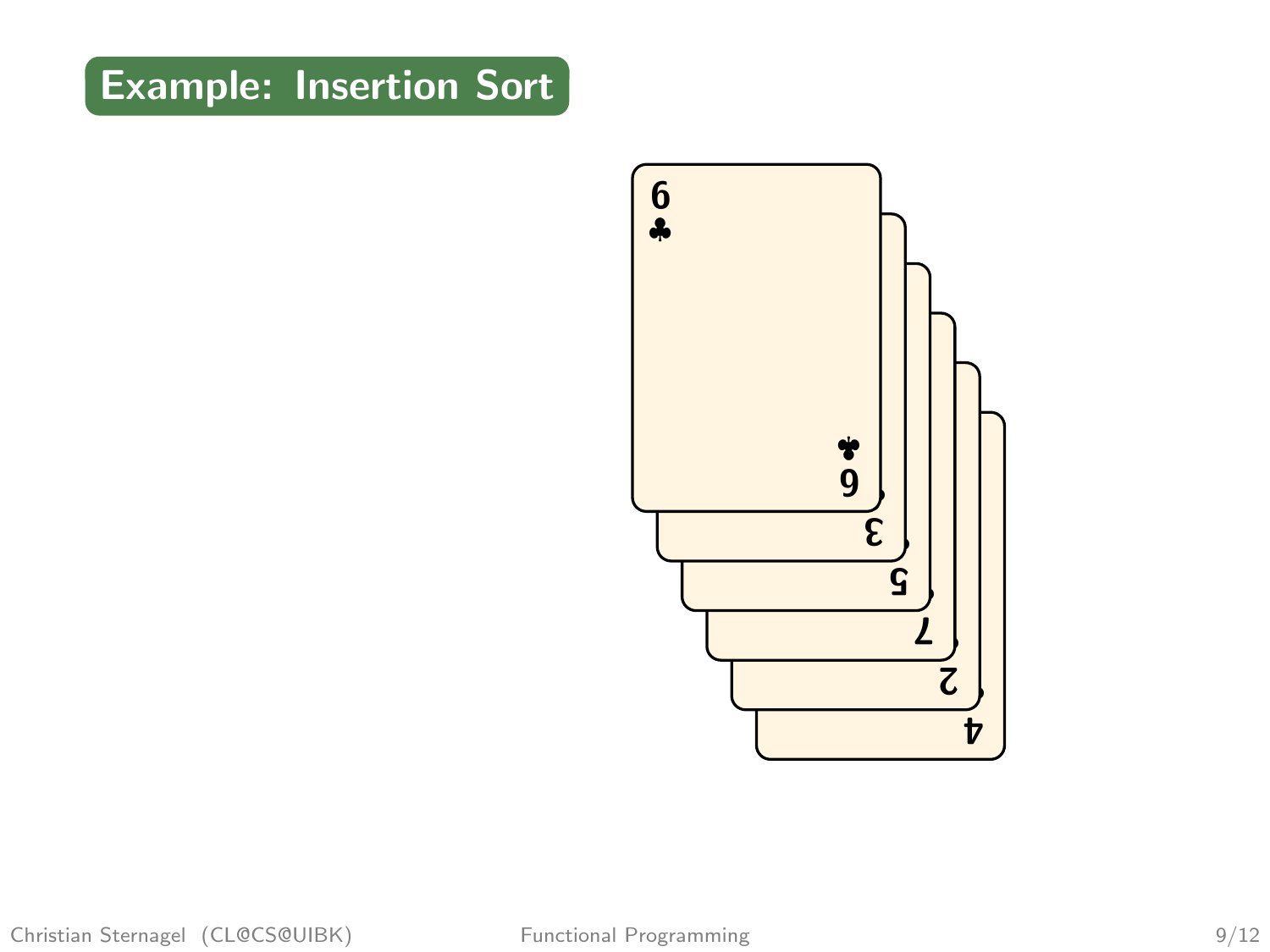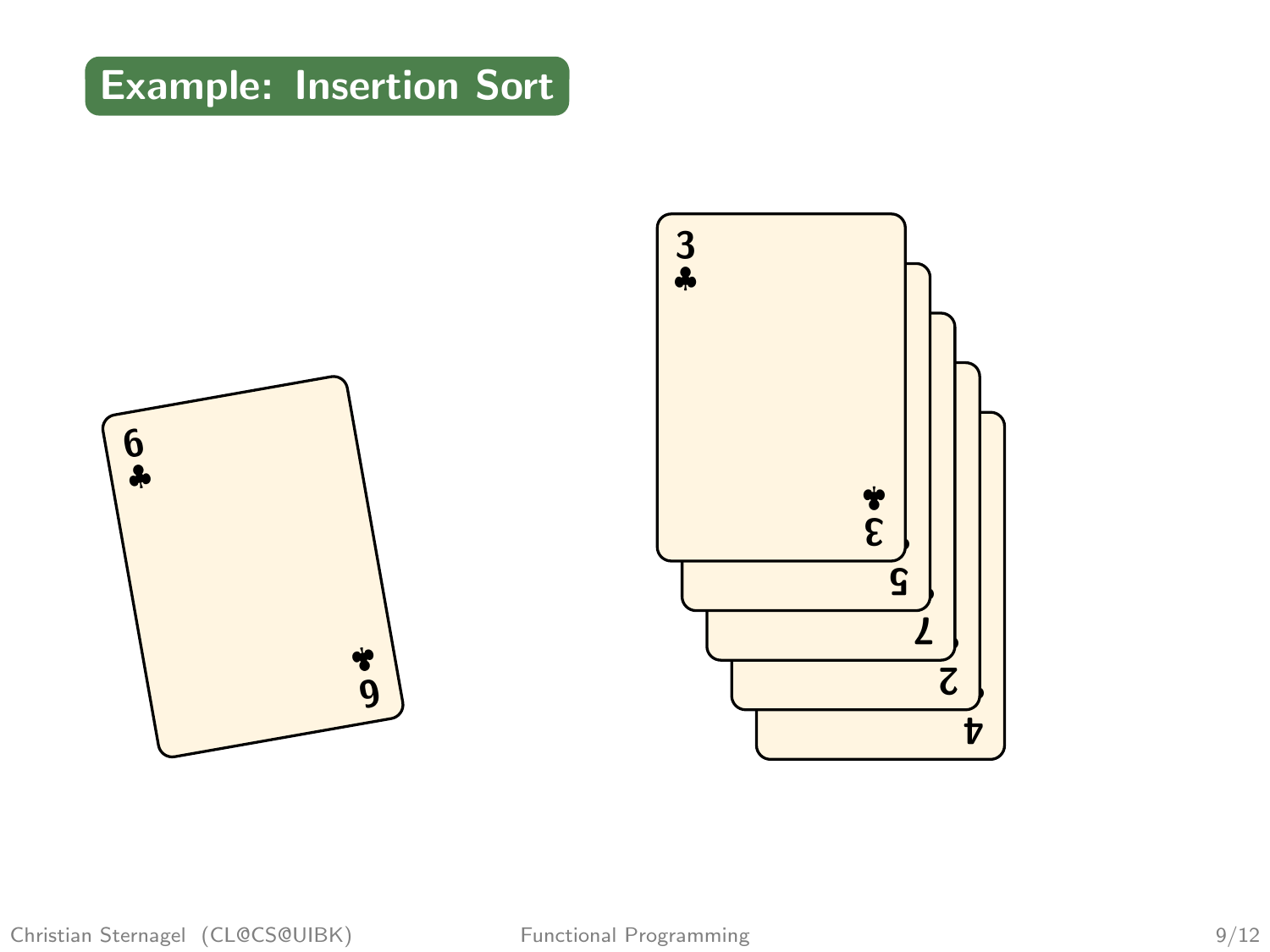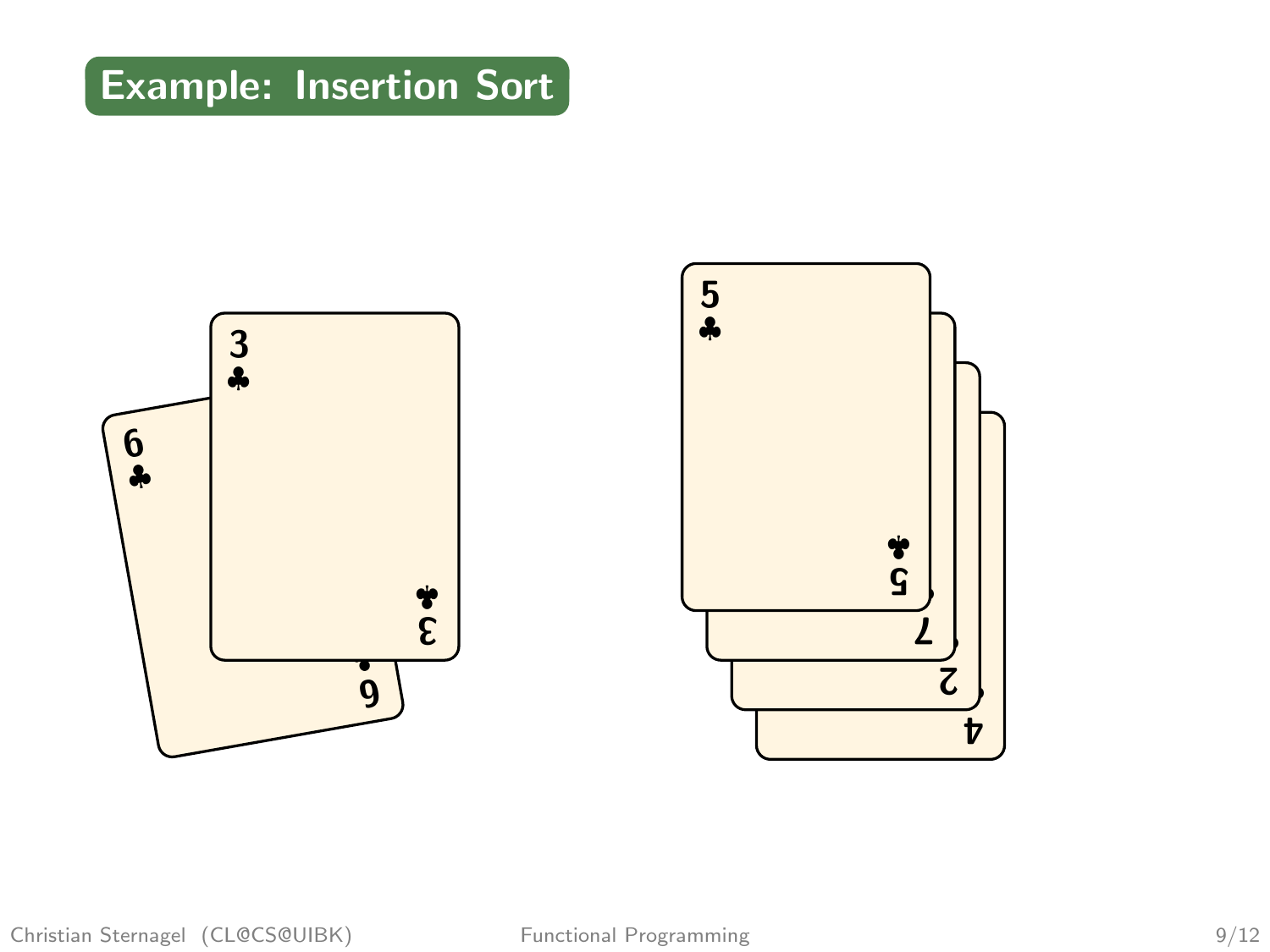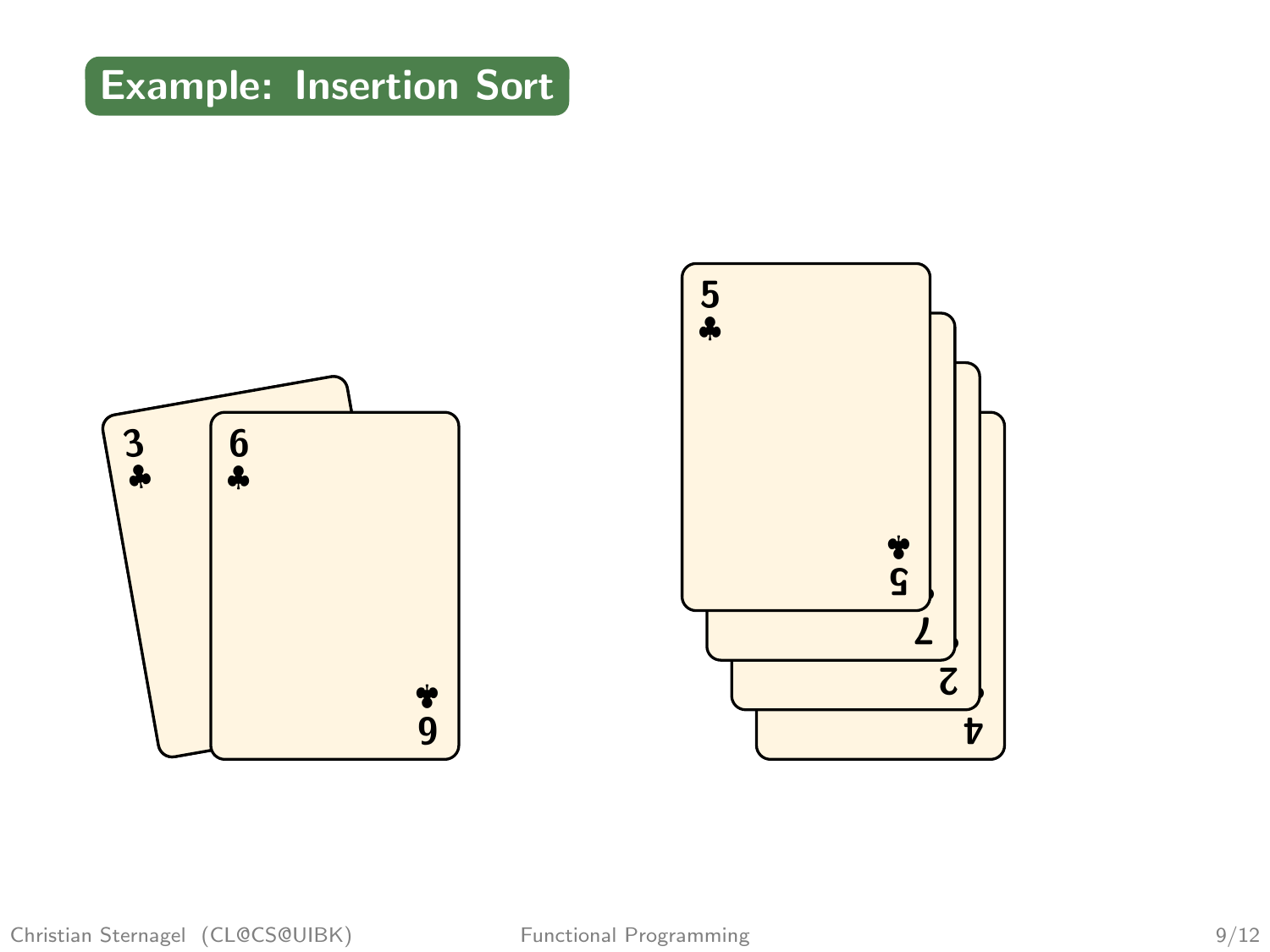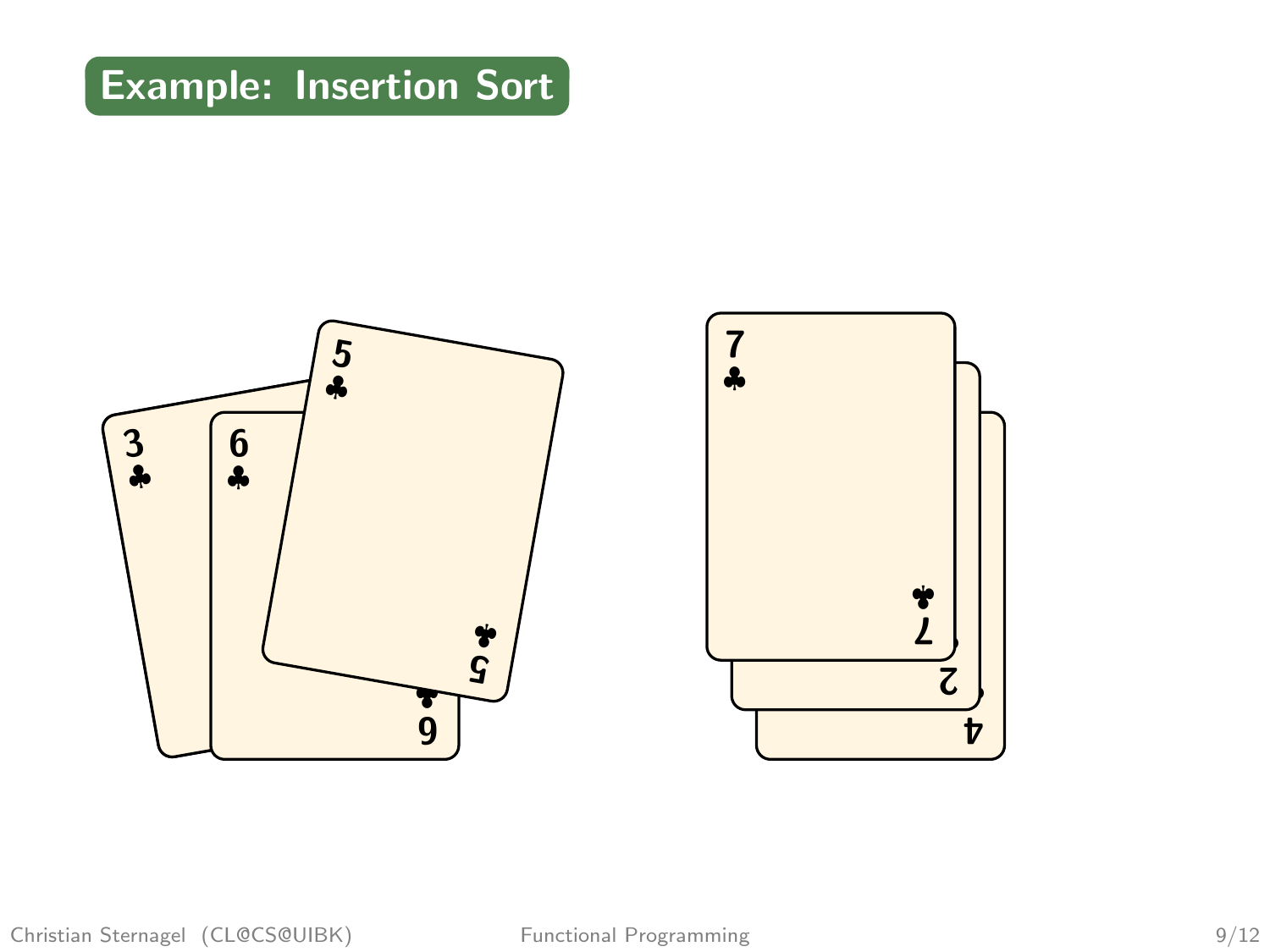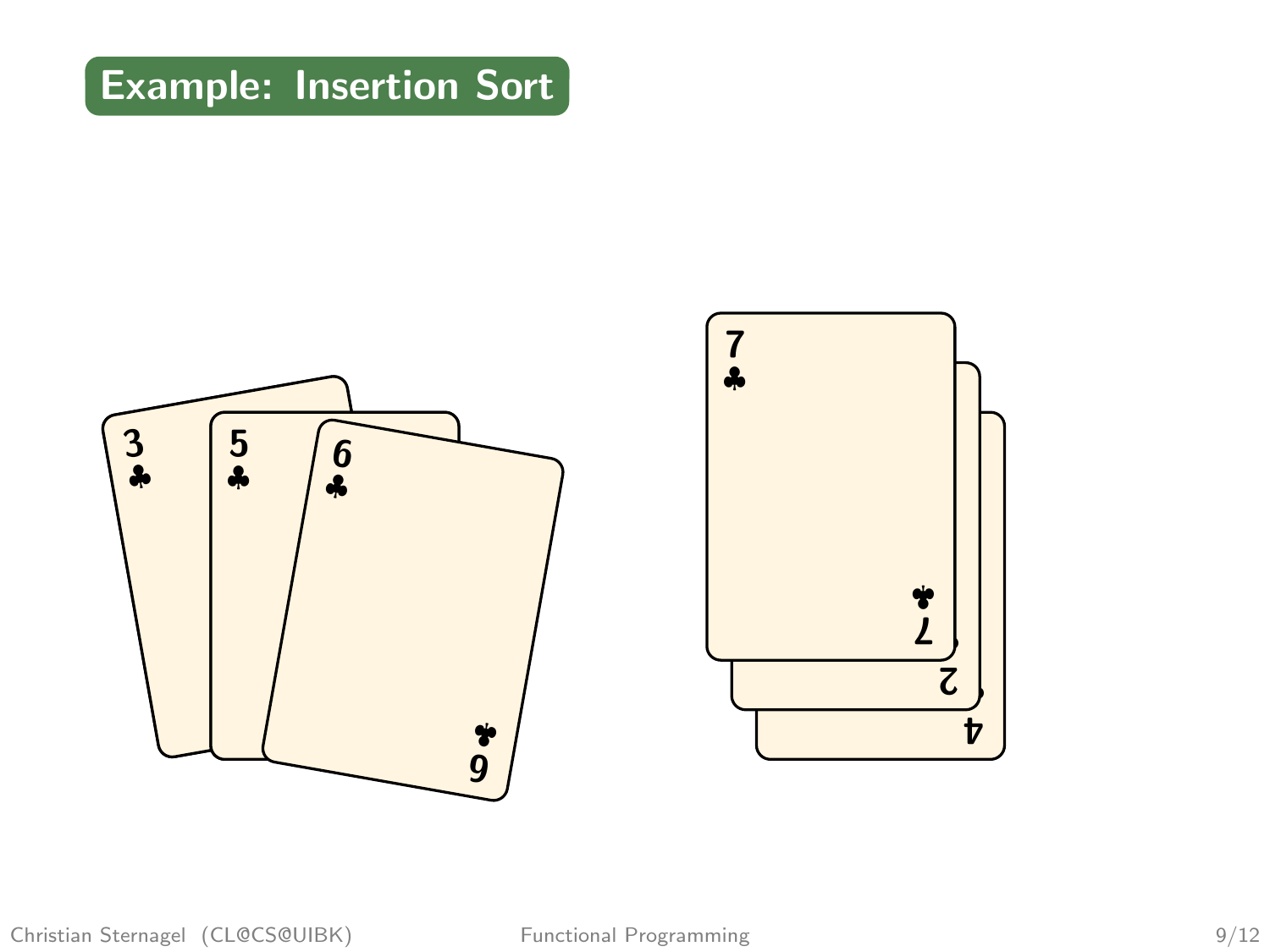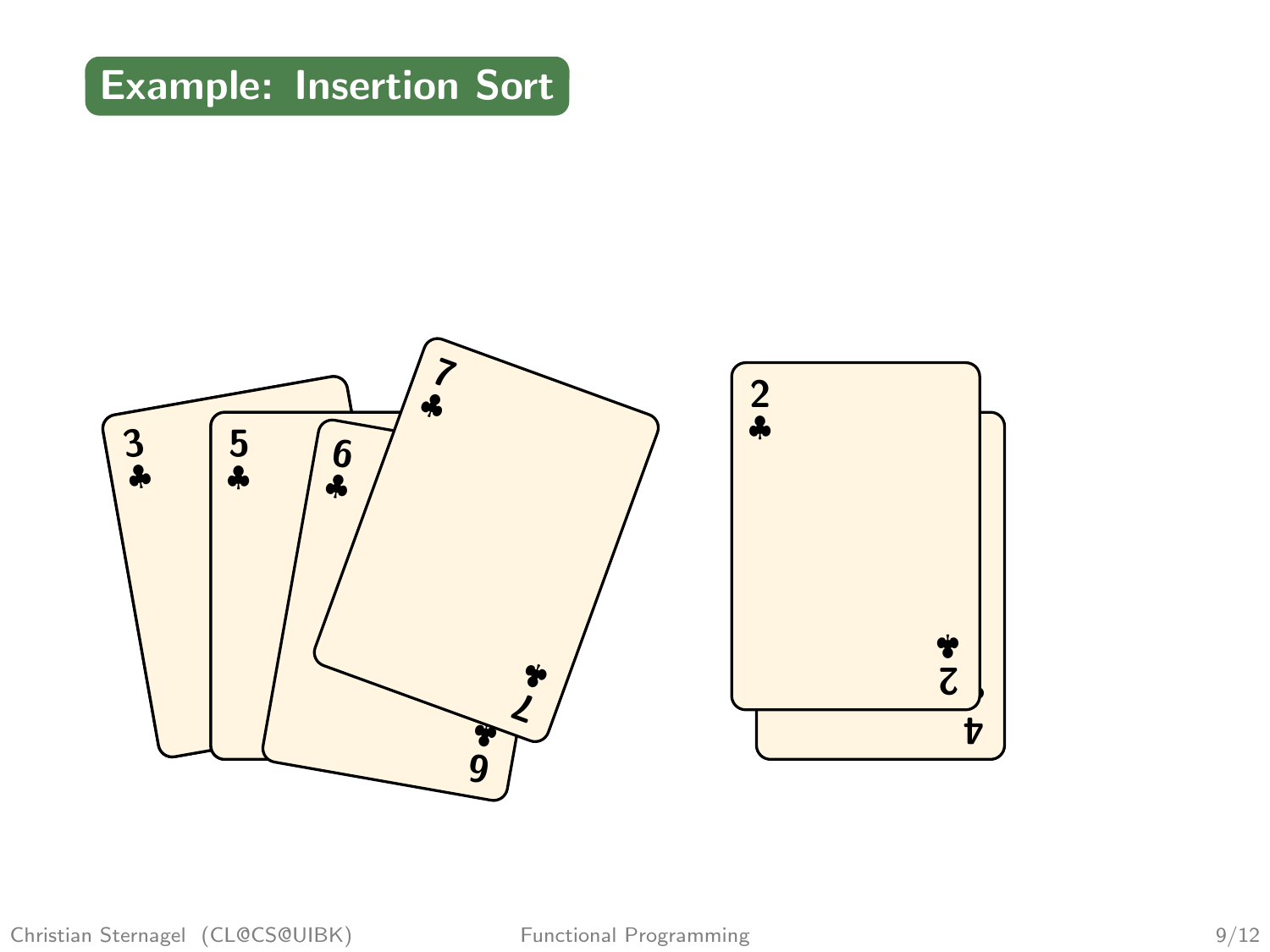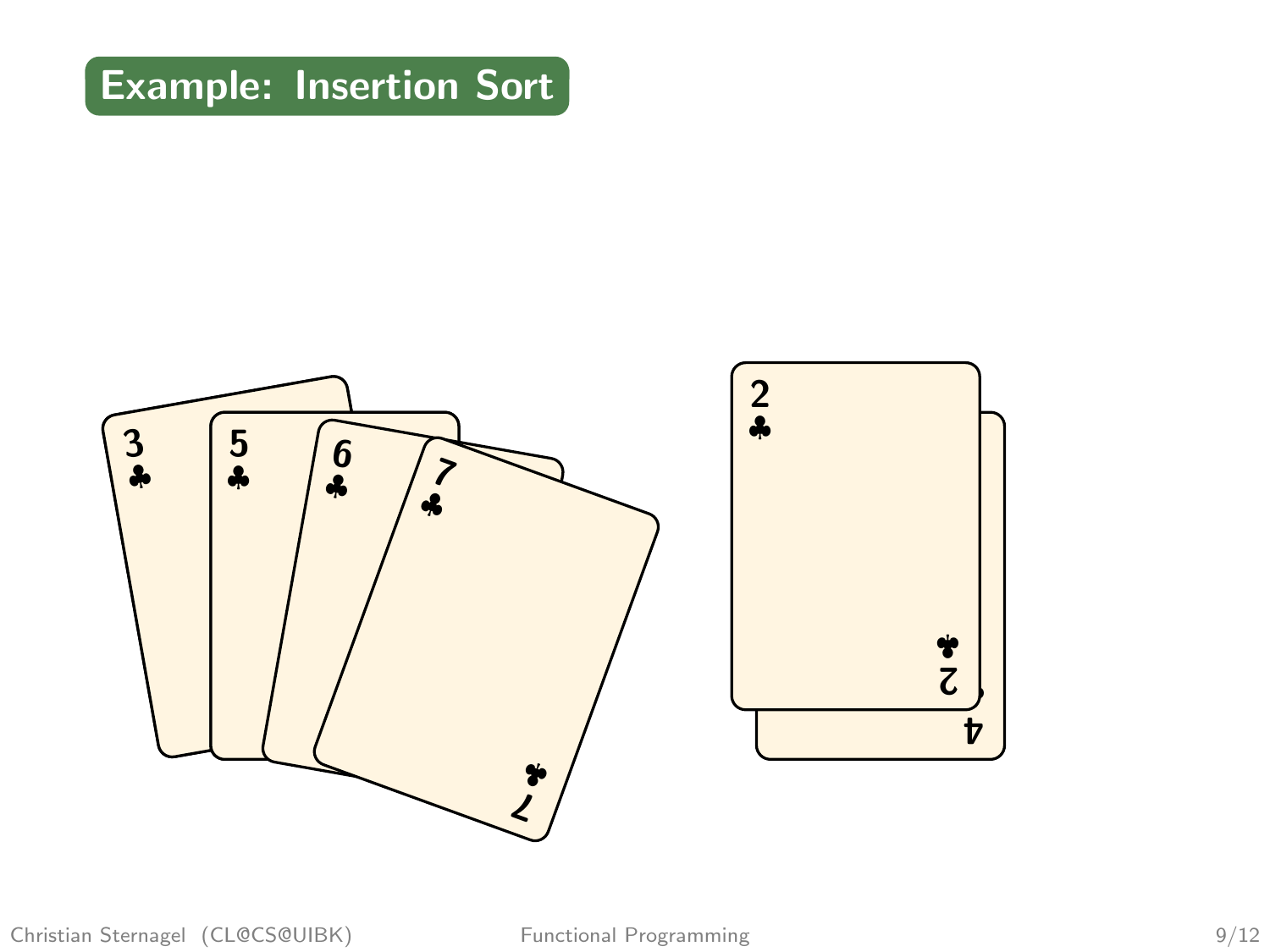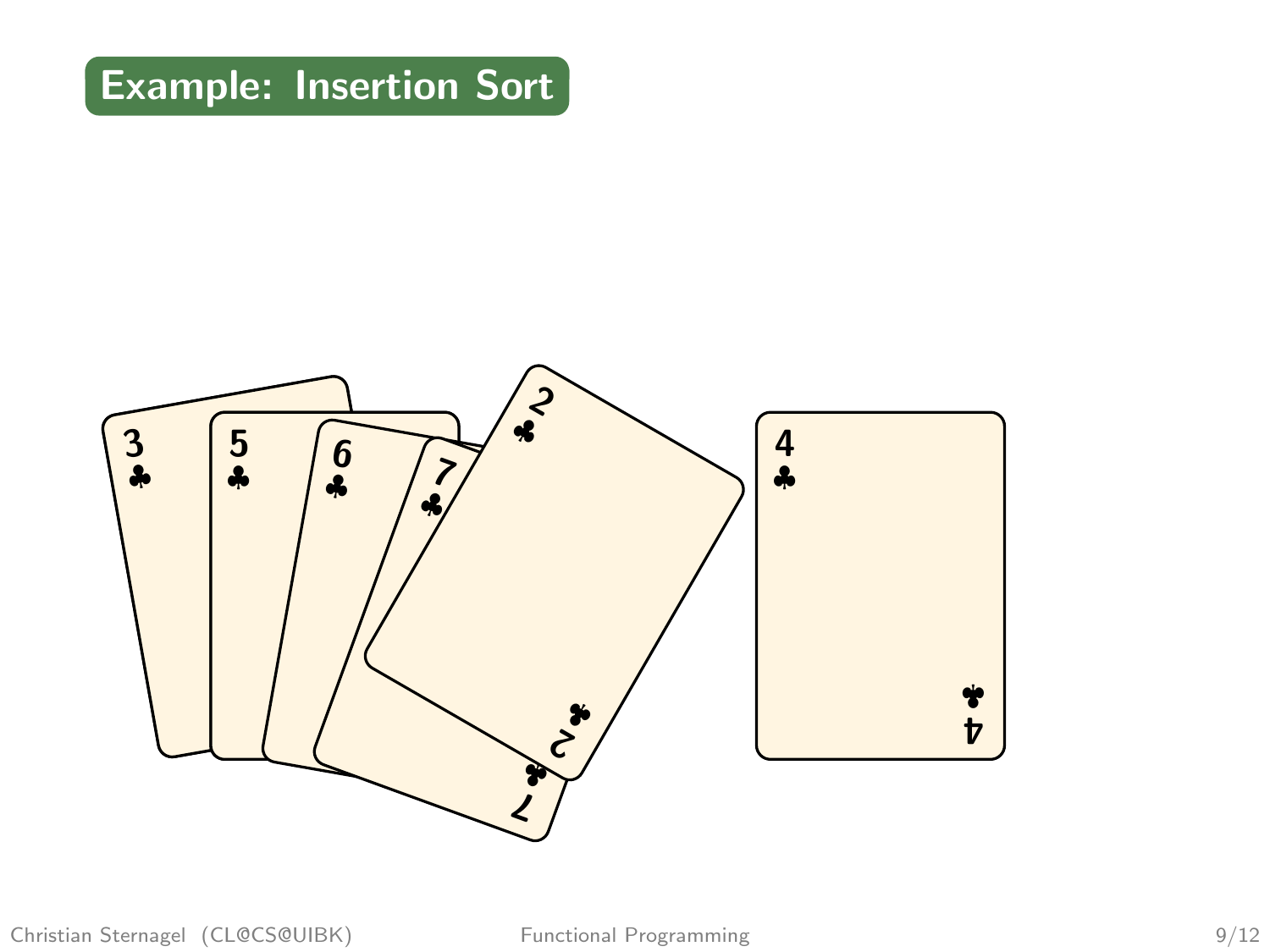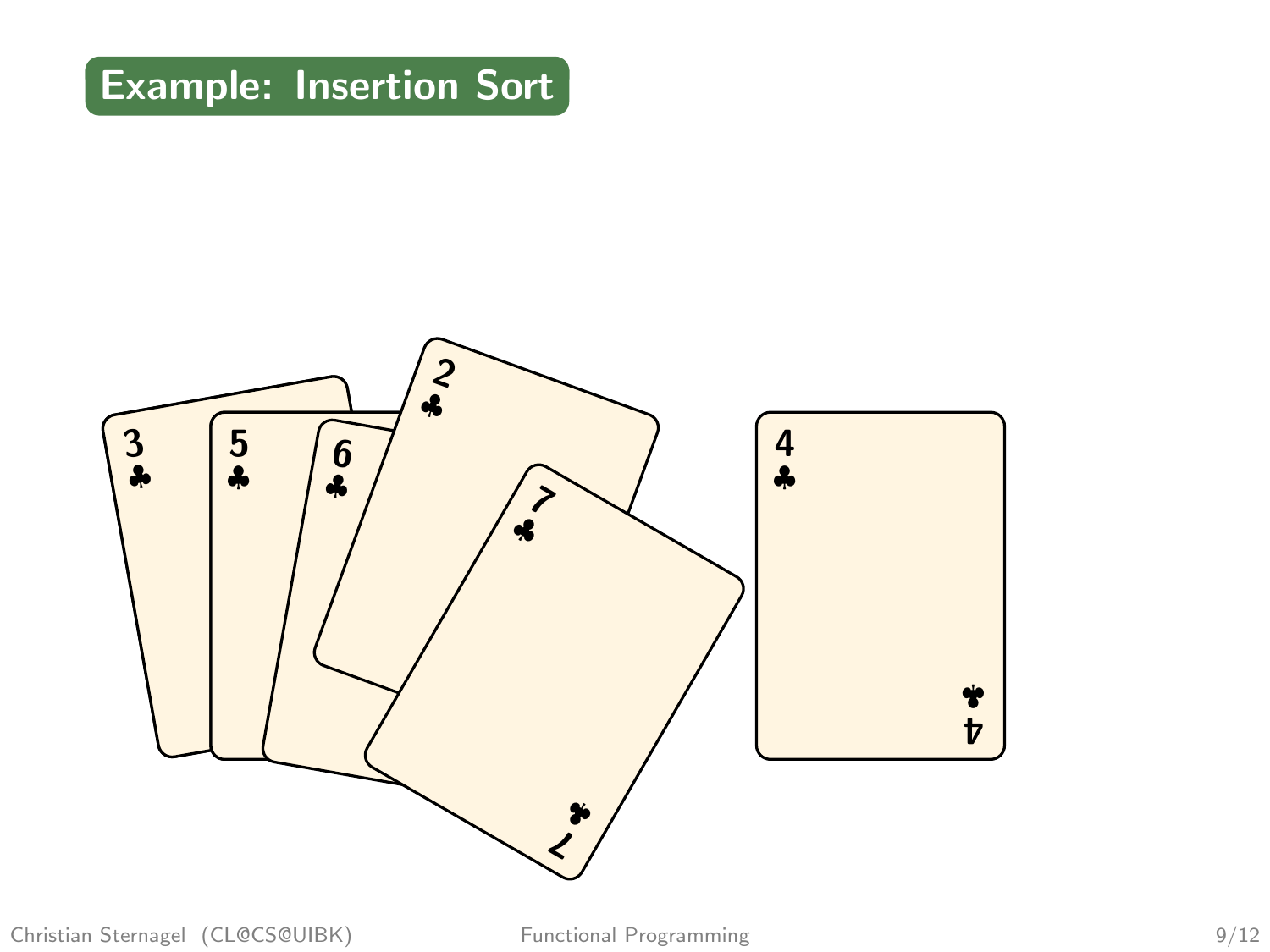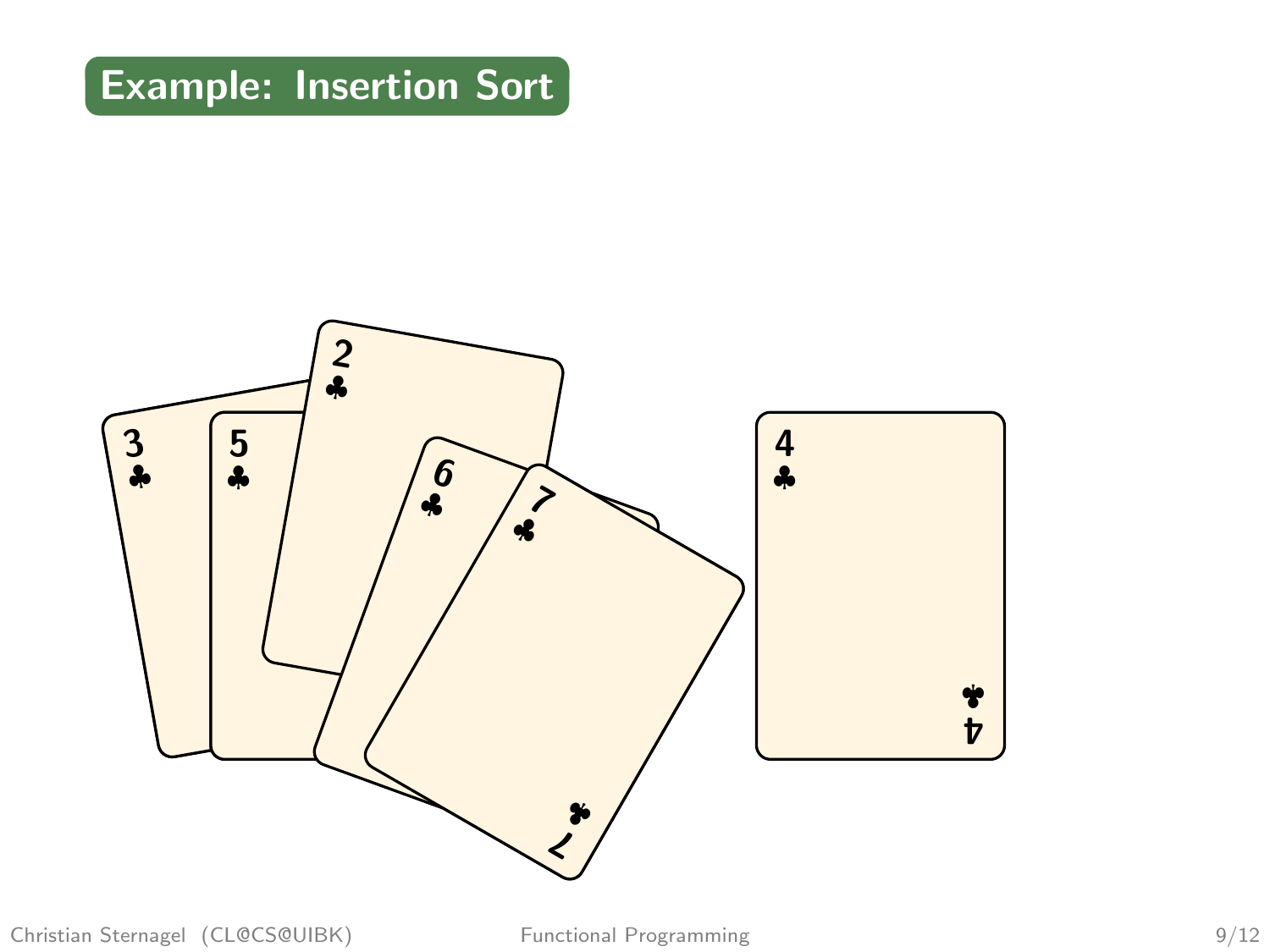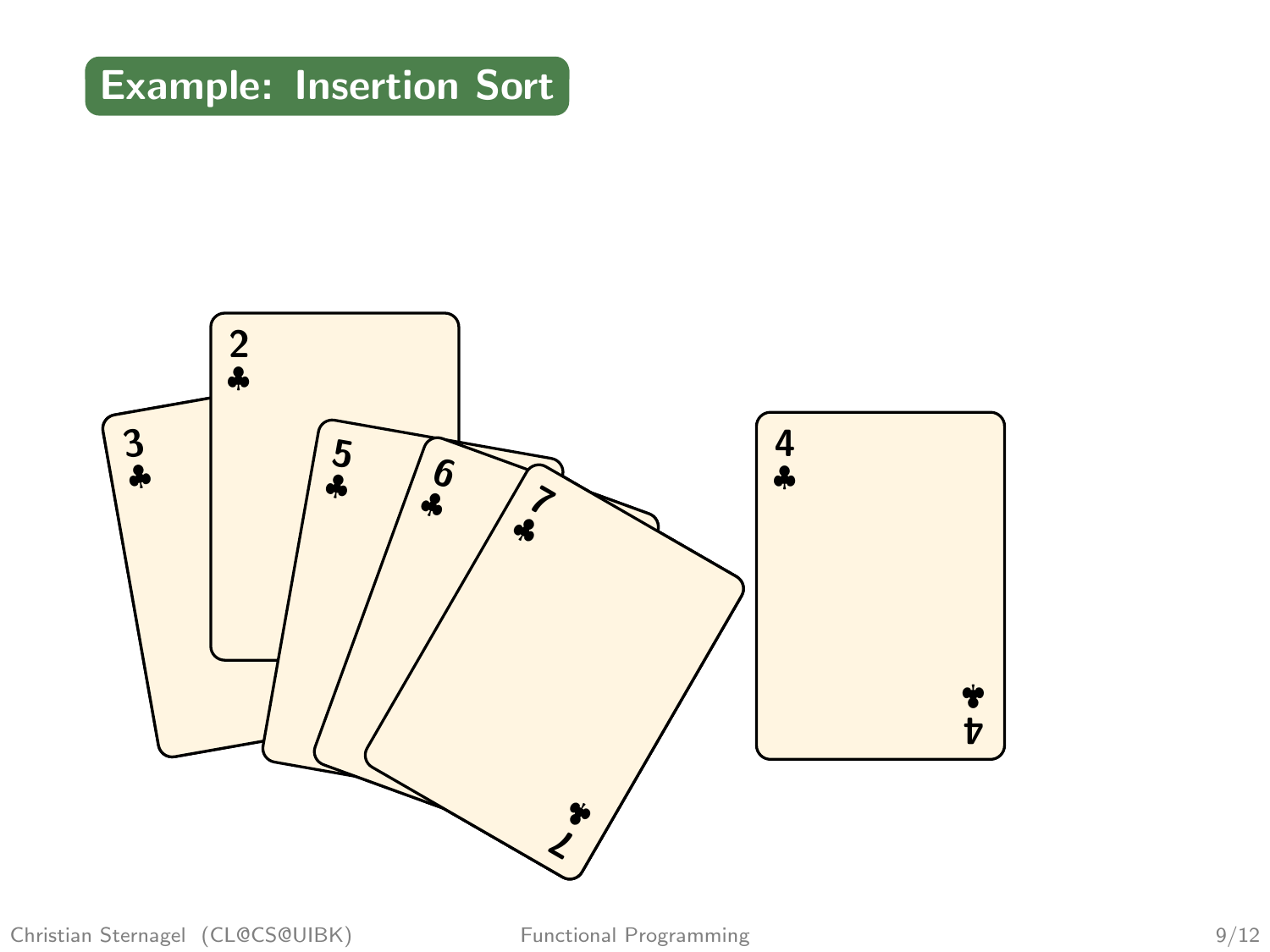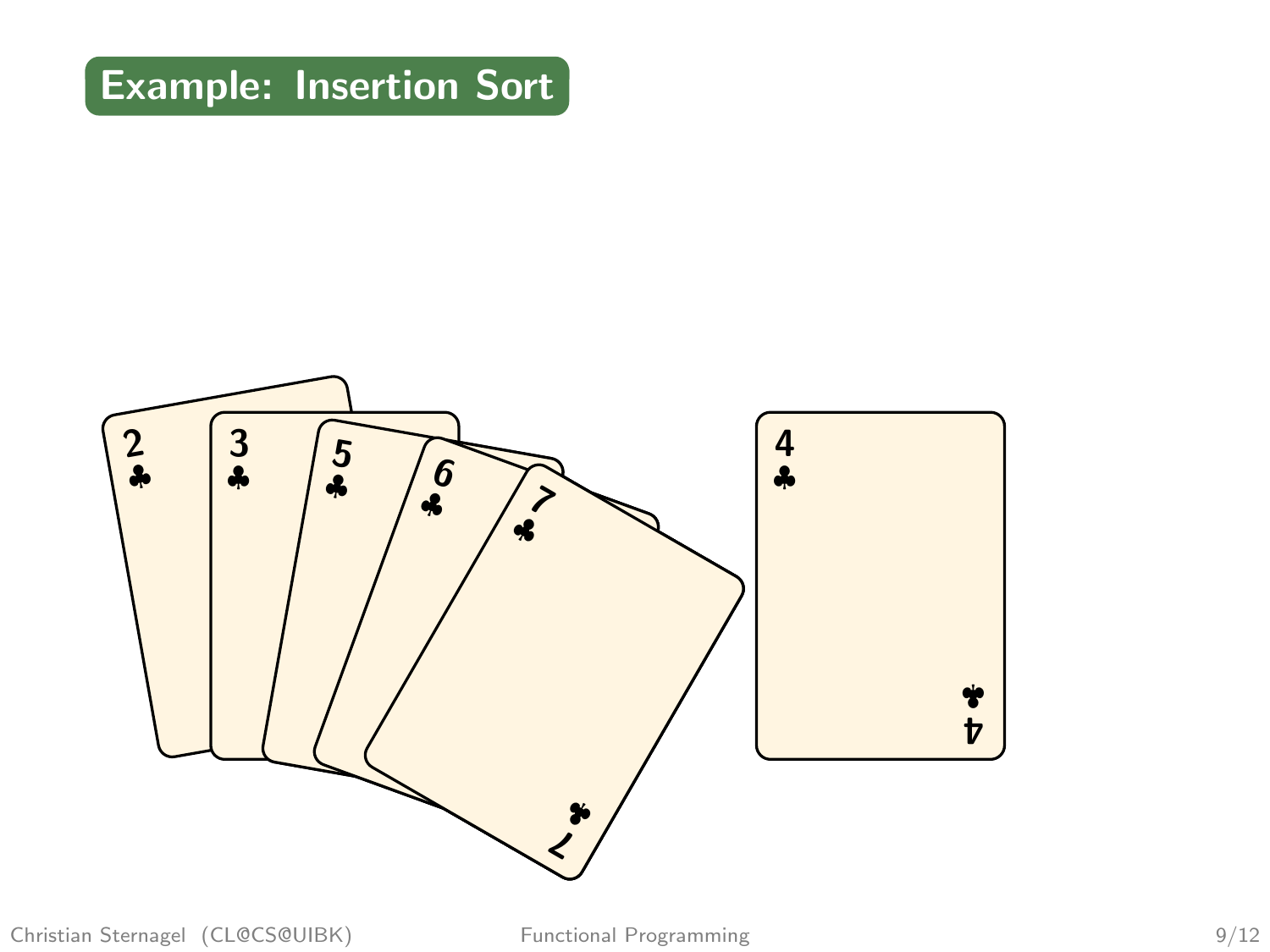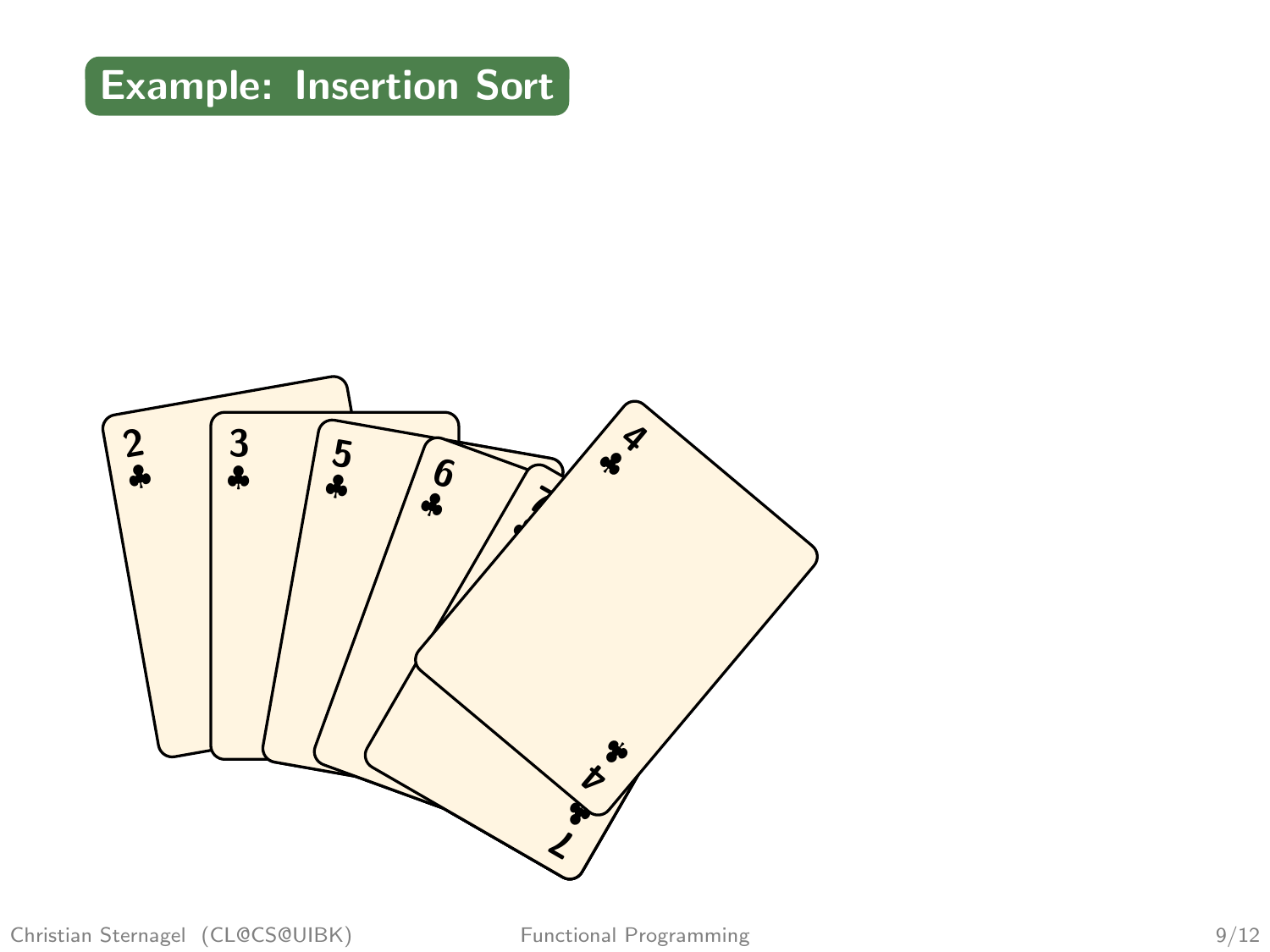

Christian Sternagel (CL@CS@UIBK) Functional Programming 9/12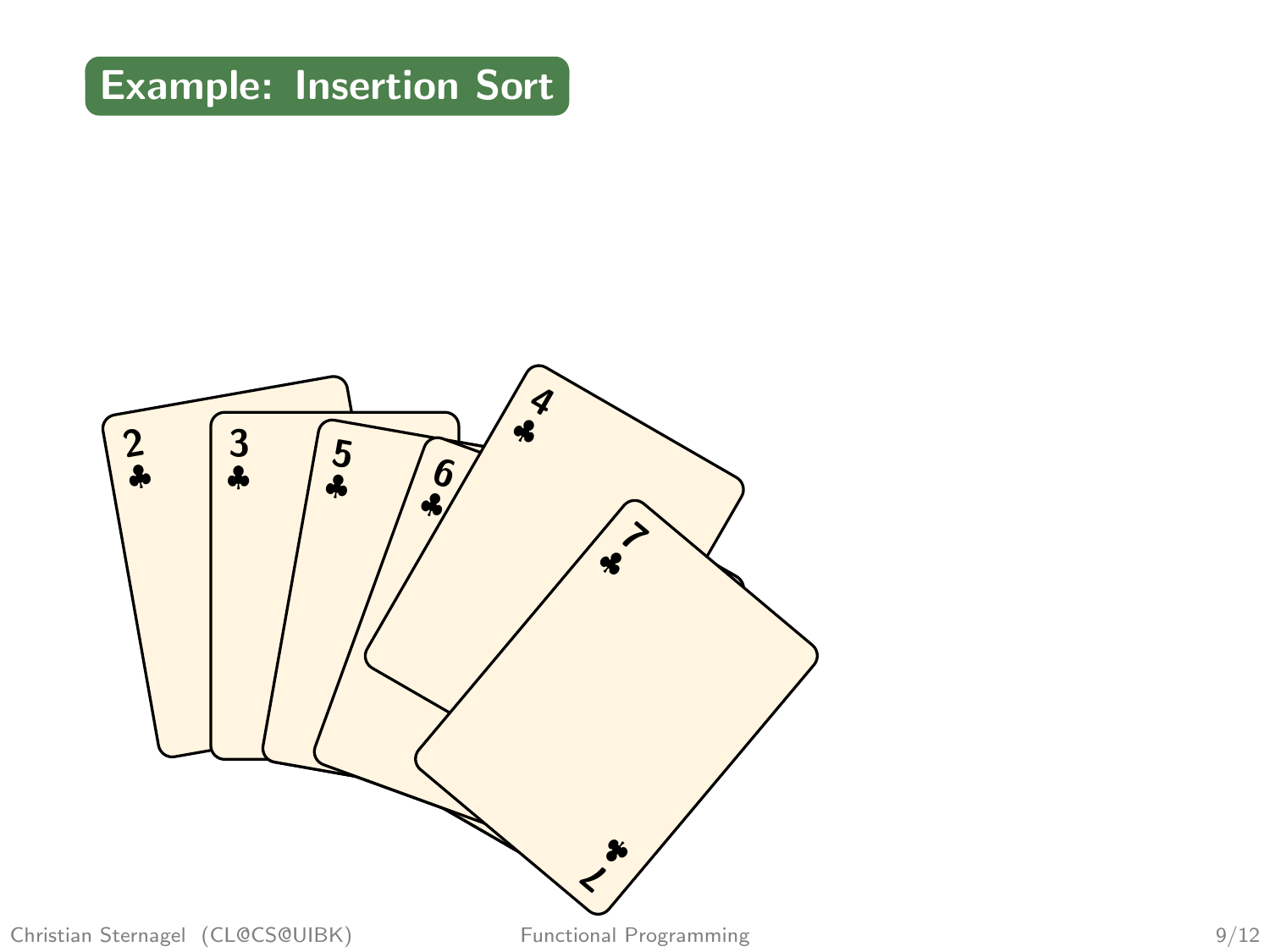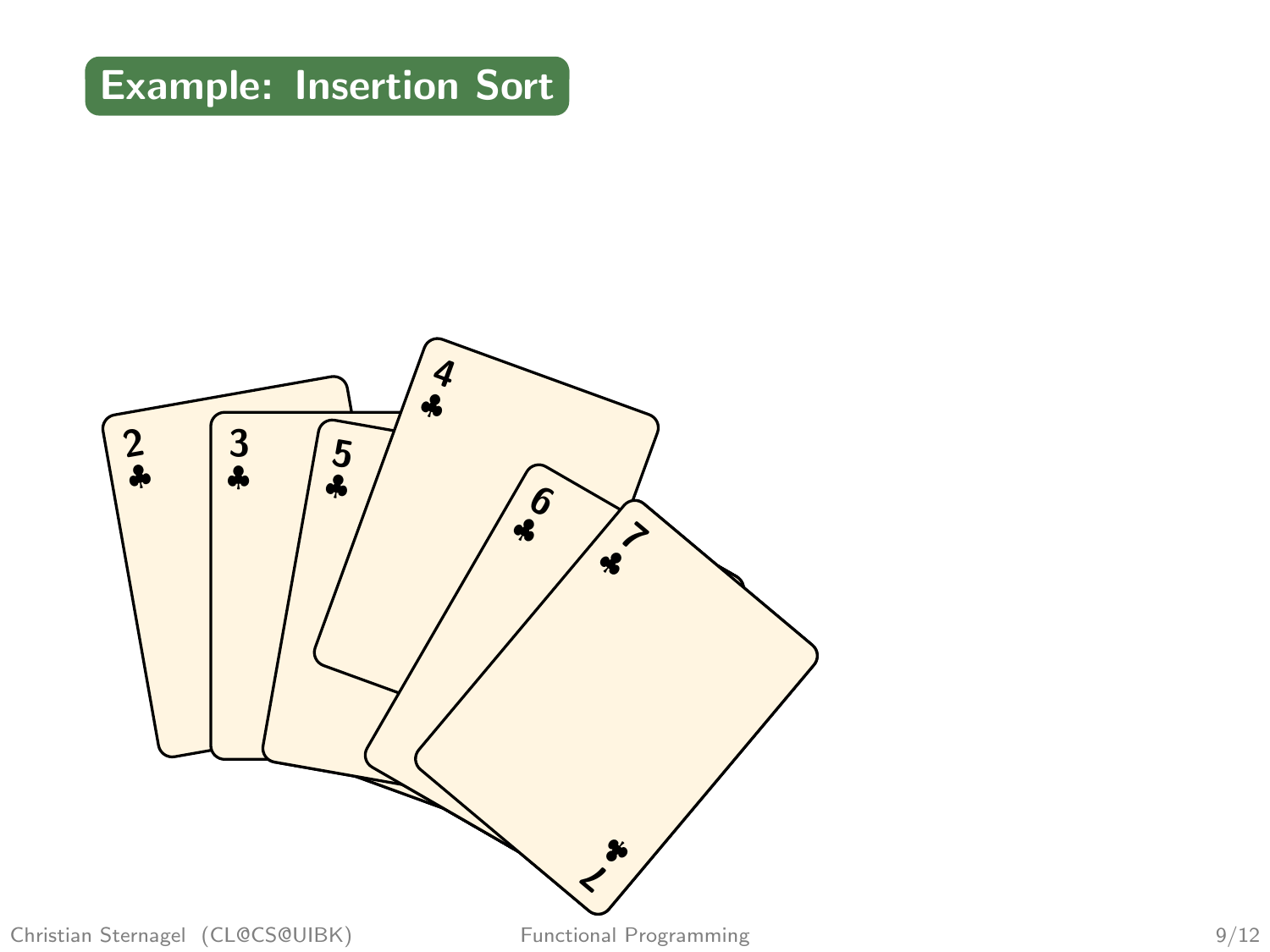

Christian Sternagel (CL@CS@UIBK) Functional Programming 9/12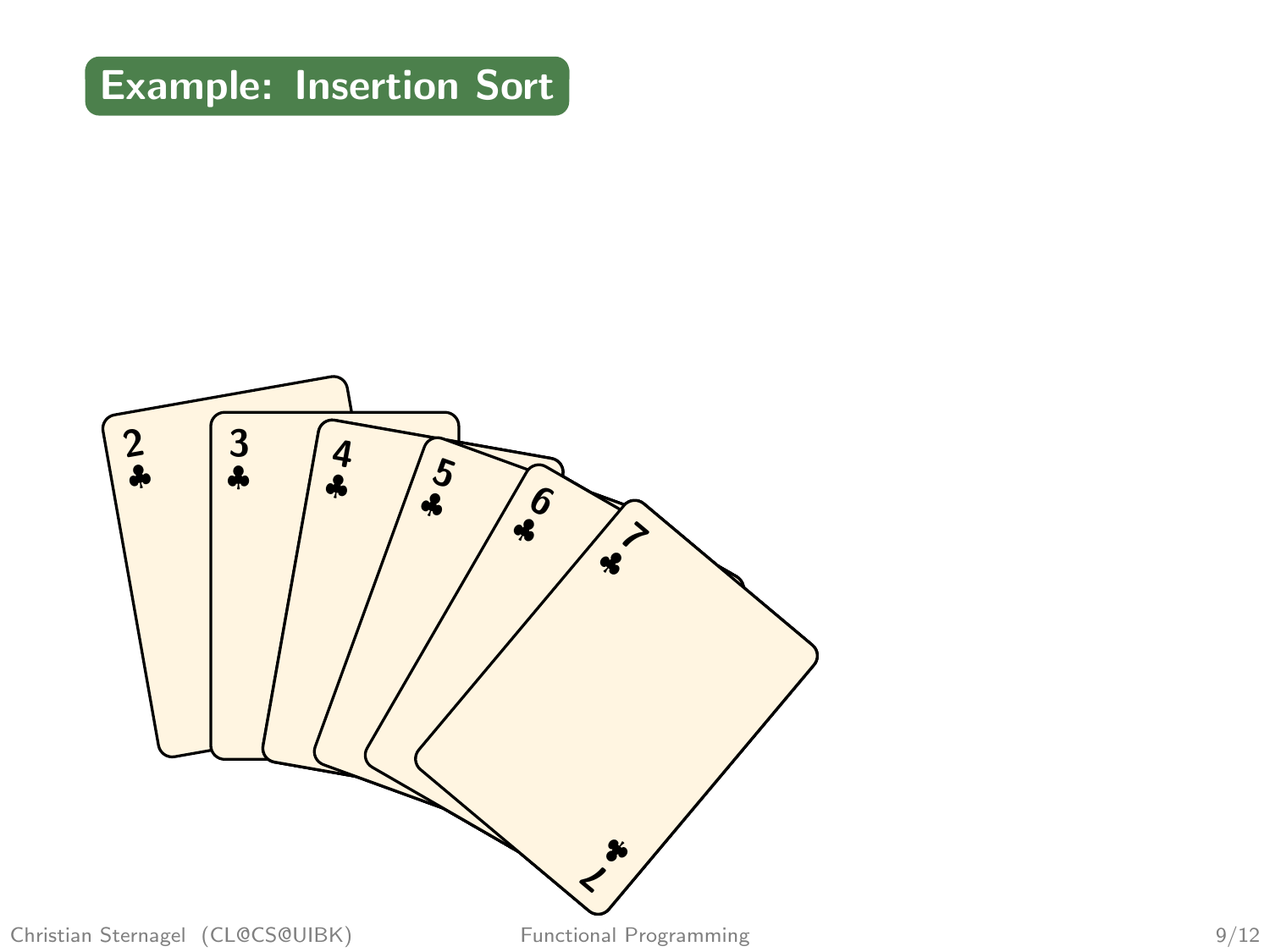#### A Functional Implementation

• inserting an element into a sorted list

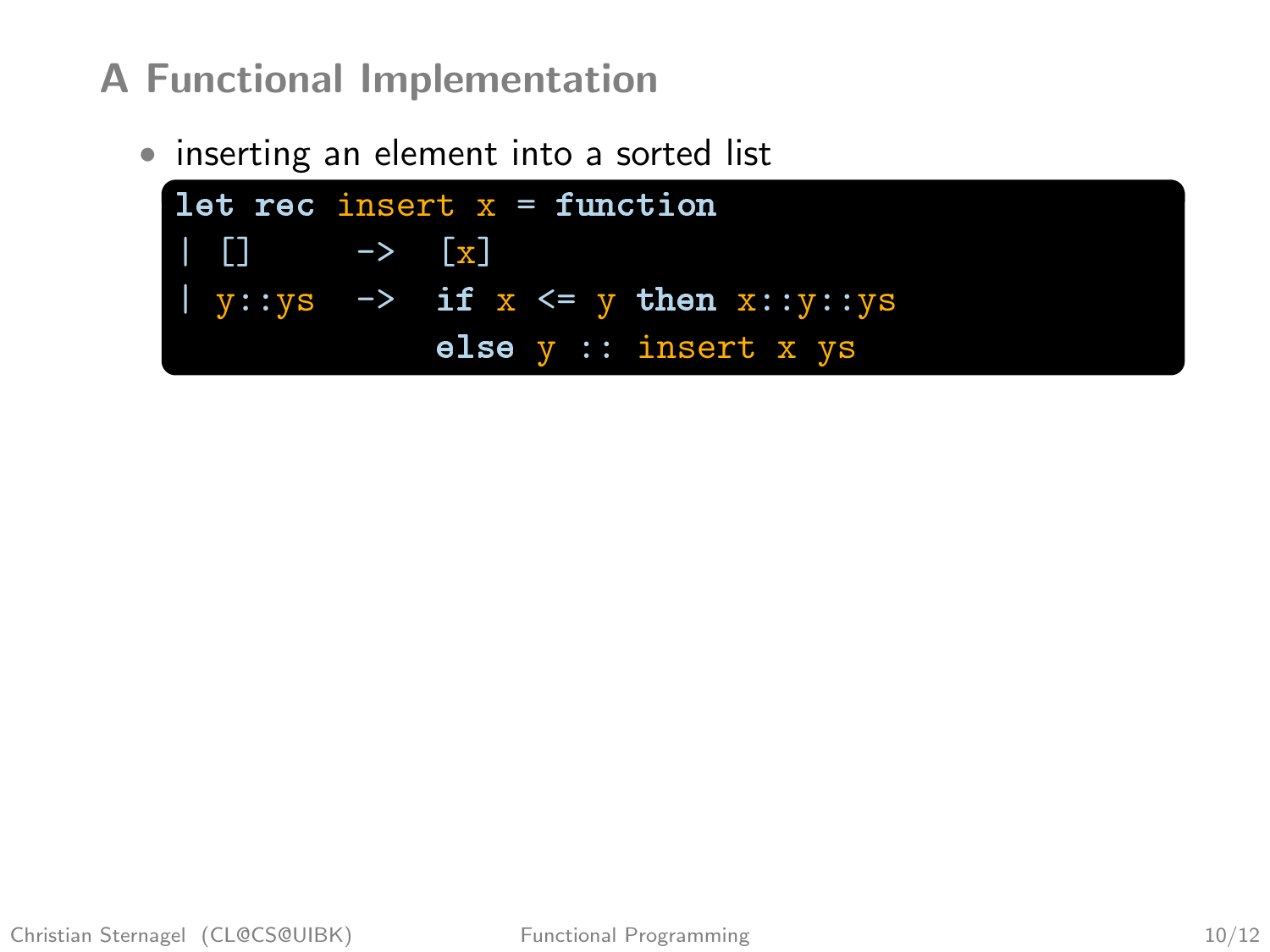#### A Functional Implementation

• inserting an element into a sorted list



• sorting by repeatedly inserting elements into the empty list

insertion\_sort xs = List.fold\_right insert xs [] where

List-fold-right 
$$
f[x_1, x_2, ..., x_n]
$$
  $b =$   
 $f x_1 (f x_2 (...(f x_n b)...))$ 

Christian Sternagel (CL@CS@UIBK) Functional Programming 10/12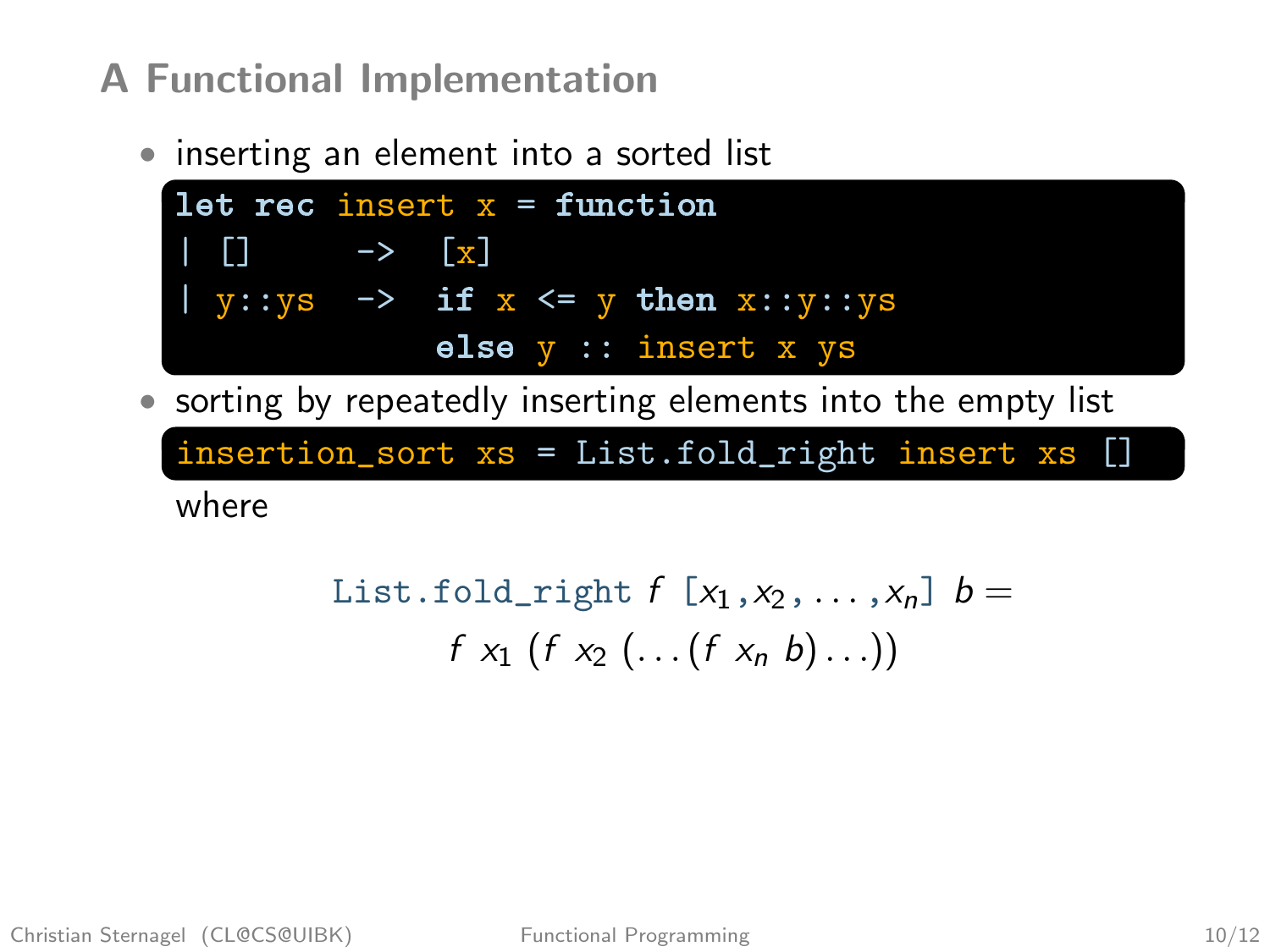## Examples

#### Theory File: [Week08.thy](http://cl-informatik.uibk.ac.at/teaching/ws15/fp/m/Week08.thy)

- the "coincidence lemma"
- computing CNFs
- Tseitin's transformation
- binary search trees